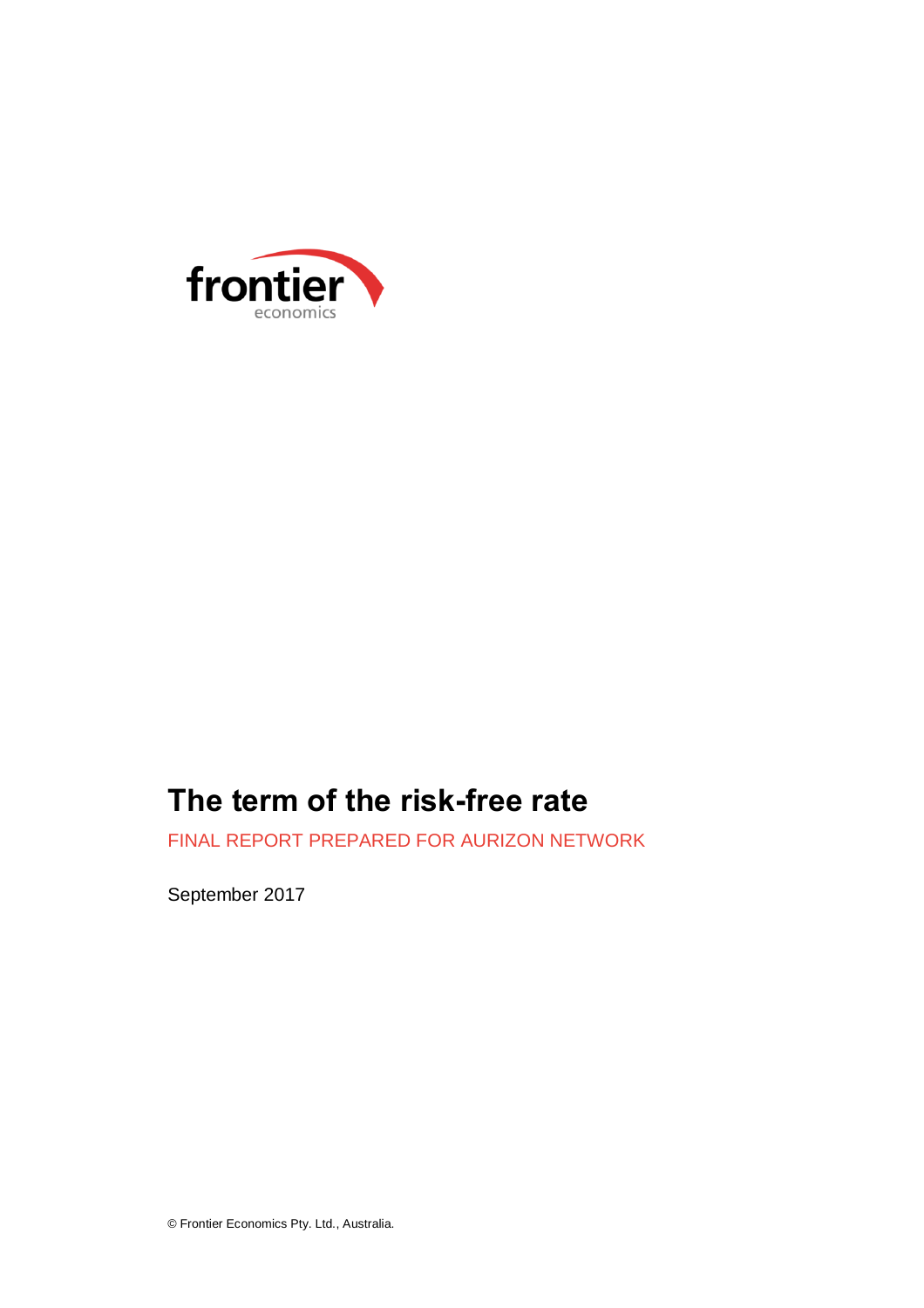# **The term of the risk-free rate**

| 1            | <b>Executive summary</b>                                                                                                 | 3              |
|--------------|--------------------------------------------------------------------------------------------------------------------------|----------------|
| 1.1          | Instructions                                                                                                             | 3              |
| 1.2          | Overview of key issues and conclusions                                                                                   | 3              |
| 1.3          | Required returns in a commercial setting                                                                                 | 4              |
| 1.4          | The NPV=0 principle                                                                                                      | 5              |
| 1.5          | Consistency between risk-free rate and MRP                                                                               | $\overline{7}$ |
| 1.6          | Consistency with regulatory practice                                                                                     | 7              |
| $\mathbf{2}$ | <b>Commercial practice</b>                                                                                               | 9              |
| 2.1          | Overview                                                                                                                 | 9              |
| 2.2          | Background and context                                                                                                   | 9              |
| 2.3          | The regulatory benchmark in other jurisdictions                                                                          | 11             |
| 2.4          | Commercial practice is to use a long-term discount rate even for<br>regulated firms                                      | 15             |
| 3            | The NPV=0 criterion                                                                                                      | 17             |
| 3.1          | Overview                                                                                                                 | 17             |
| 3.2          | What does NPV=0 mean?                                                                                                    | 19             |
| 3.3          | Key assumptions and their implications                                                                                   | 19             |
| 3.4          | The NPV=0 principle and the end-of-period market value                                                                   | 20             |
| 3.5          | The Lally certainty assumption                                                                                           | 21             |
| 4            | Consistency between the risk-free rate and the market risk<br>premium                                                    | 26             |
| 4.1          | The current practice of the QCA                                                                                          | 26             |
| 4.2          | GasNet inconsistency                                                                                                     | 27             |
| 4.3          | Internal inconsistency                                                                                                   | 28             |
| 5            | <b>Consistency with regulatory practice</b>                                                                              | 30             |
| 5.1          | Leading regulatory practice is to adopt a 10-year term                                                                   | 30             |
| 5.2          | Regulatory practice is to adopt a 10-year term because the end-of-<br>period market value of the asset is not guaranteed | 30             |
| 5.3          | Other issues raised by Incenta                                                                                           | 32             |
| 5.4          | Conclusions in relation to regulatory practice                                                                           | 33             |

**Contents**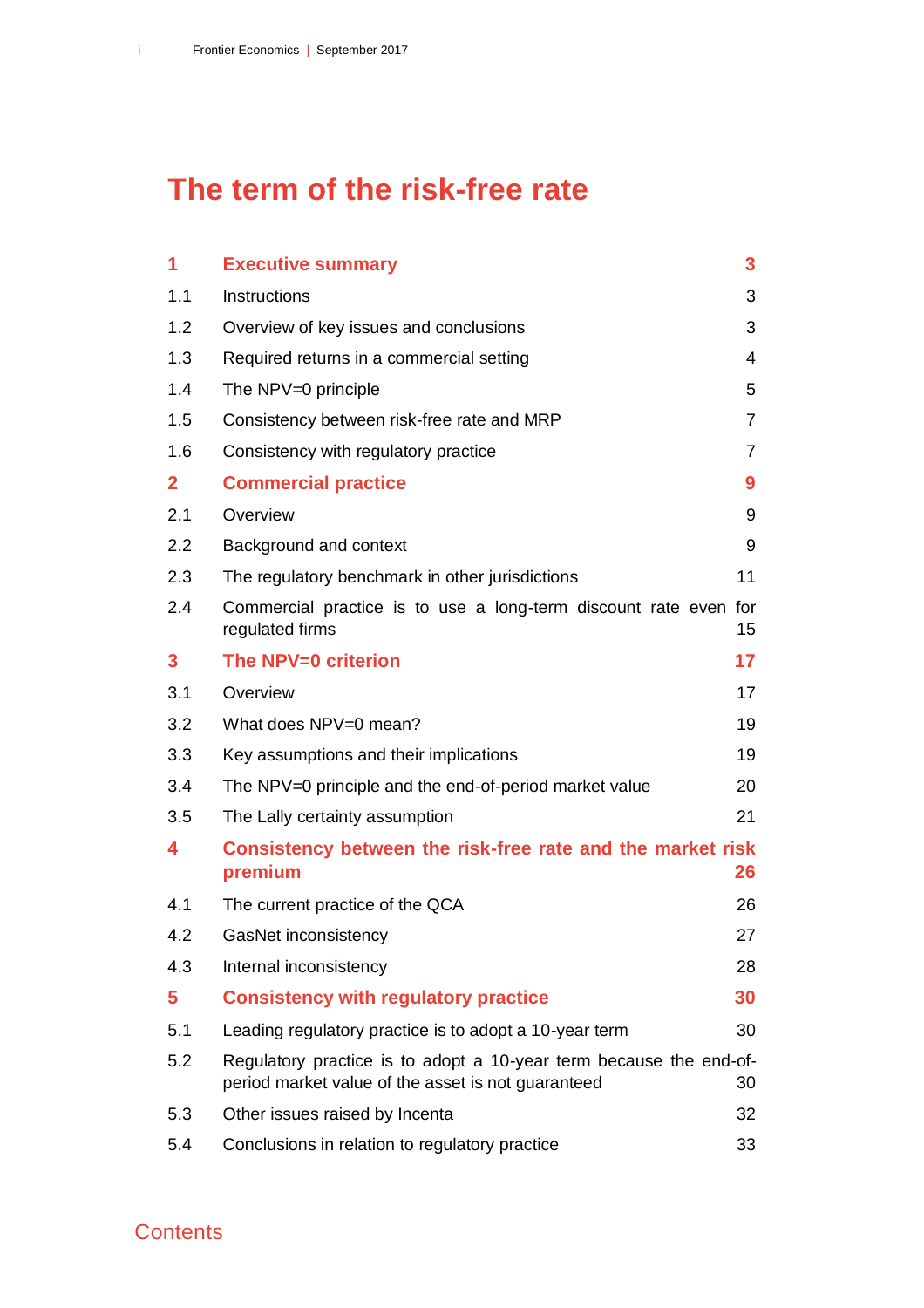**Final** Contents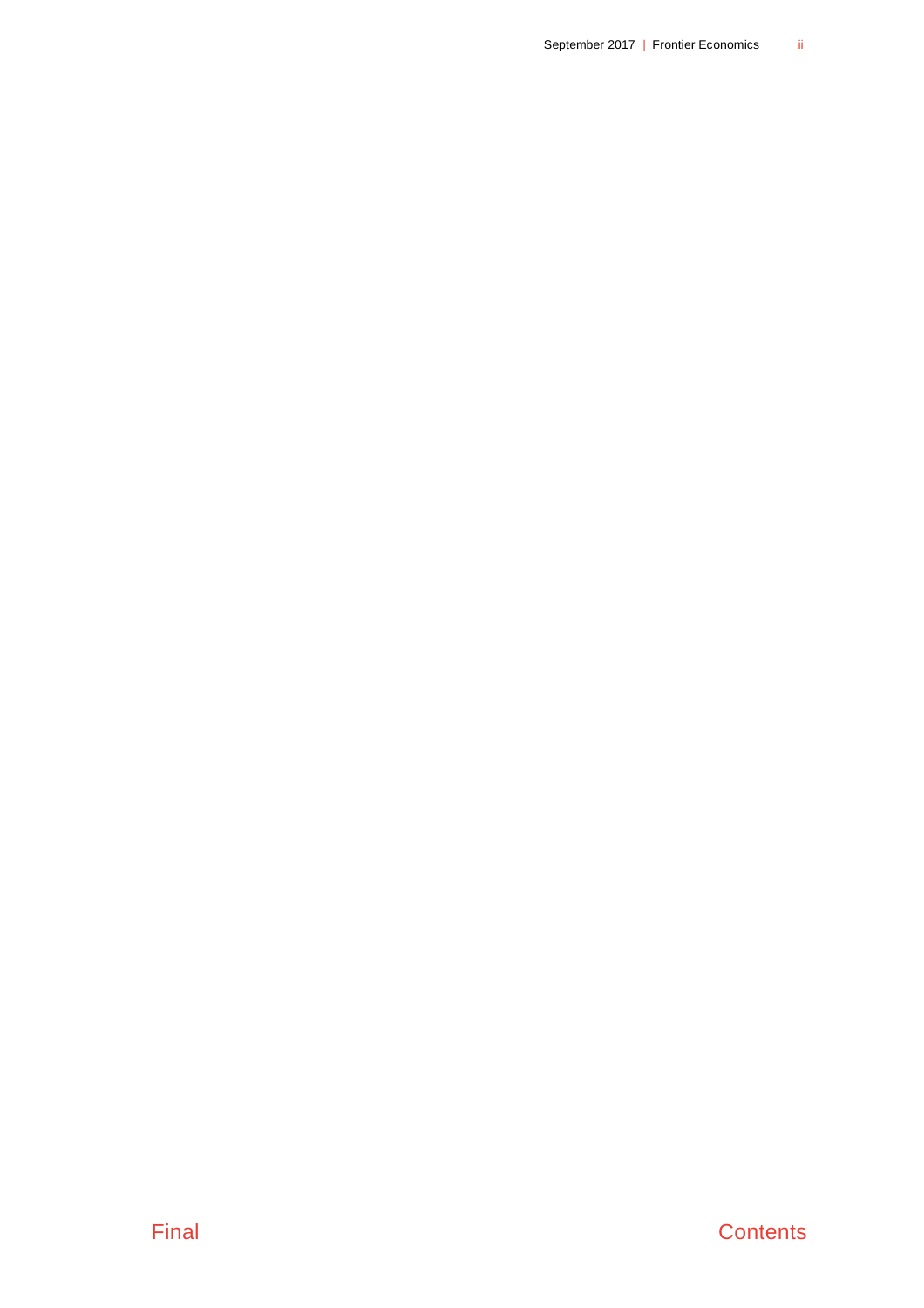## <span id="page-3-0"></span>**1 Executive summary**

#### <span id="page-3-1"></span>**1.1 Instructions**

 $\overline{a}$ 

1 Frontier Economics has been retained by Aurizon Network to provide an updated analysis of issues relating to the term of the risk-free rate proxy for use in the CAPM within the regulatory setting. In particular, we have been asked to:

- a. Summarise the key points of contention in relation to the term of the risk-free rate; and
- b. Consider recent Tribunal and Court decisions and recent regulatory developments that are relevant to this issue.

#### <span id="page-3-2"></span>**1.2 Overview of key issues and conclusions**

2 When setting the allowed return on equity for Aurizon Network, the QCA's approach has been to use the CAPM:

$$
r_e = r_f + \beta (r_m - r_f).
$$

where 4-year government bond yields are used in the first instance of the risk-free rate and 10-year government bond yields are used in the second (i.e., when estimating the market risk premium).

- 3 The evidence to support the consistent use of the 10-year government bond yield throughout the CAPM formula has strengthened over time. A brief summary of that evidence is:
	- a. Standard market practice is to use a 10-year risk-free rate, which best matches the long investment horizon of infrastructure investments.<sup>1</sup> Decisions of the Australian Competition Tribunal<sup>2</sup> and the Federal Court of Australia<sup>3</sup> give more weight to this evidence. That is, these decisions have confirmed that the role of the regulatory regime is to provide investors with a return commensurate with the return that they would require from an investment in an infrastructure business, and the evidence suggests that the computation of that required return would begin with a 10-year risk-free rate;
	- b. The NPV=0 principle implies that the discount rate should be the correct one for the cash flows being considered so that the correct

<sup>1</sup> We set out a number of independent expert reports and determinations from other regulators in Section 2 of this report.

<sup>2</sup> ACT, Application by GasNet Australia (operations) Pty Ltd, [2003] ACompT 6.

<sup>3</sup> Australian Energy Regulator v Australian Competition Tribunal (No 2) [2017] FCAFC 79.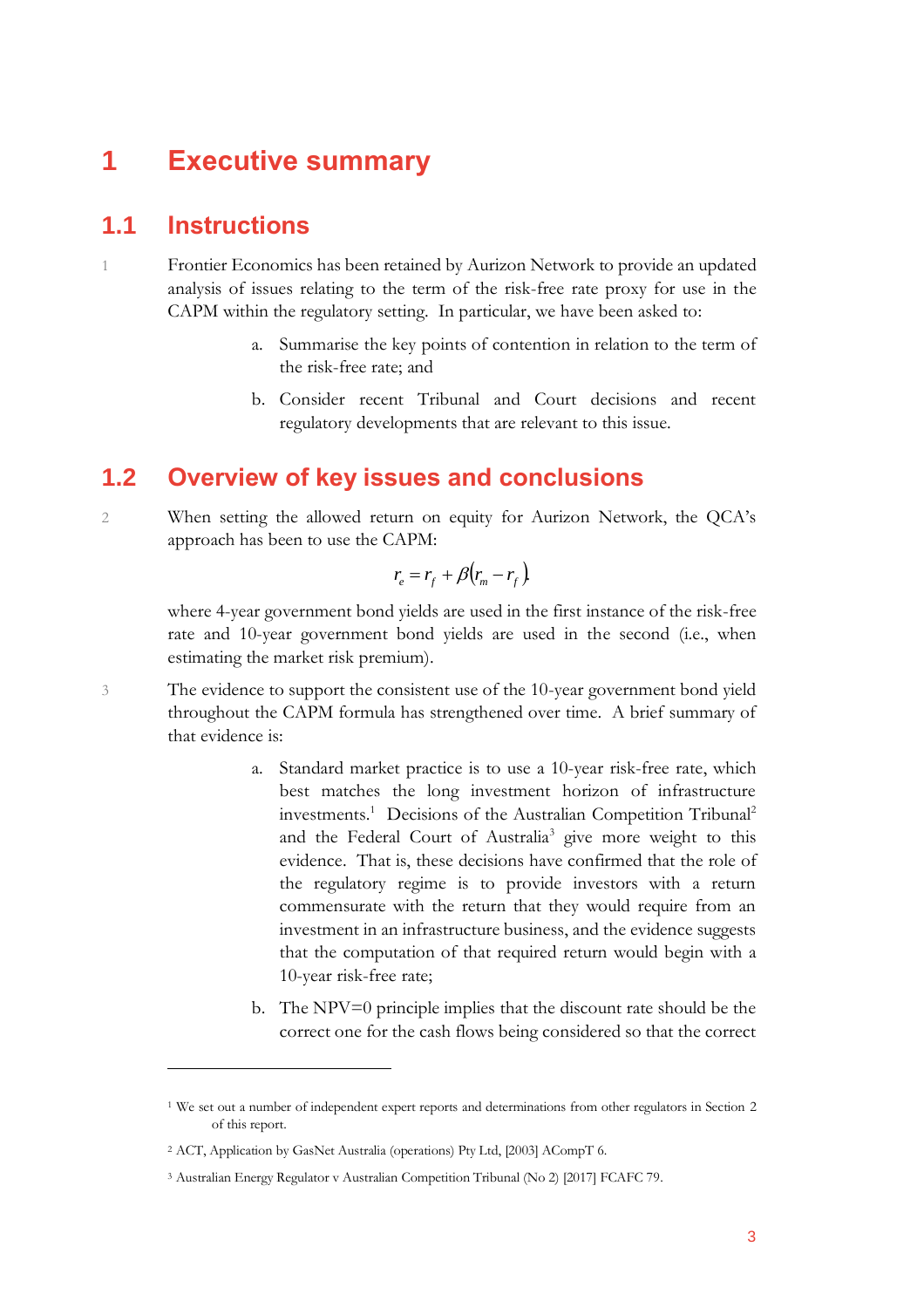present value will be obtained. This implies that the term of the risk-free rate should match the horizon over which the cash flows that asset owners would receive are uncertain and subject to risk. As noted above, infrastructure investments have a long horizon and the 10-year risk-free rate best matches that long horizon. Dr Lally, who has previously been engaged by the QCA to consider and respond to submissions concerning the term of the risk-free rate and has advocated that the term for the risk-free rate match the regulatory period, accepts that uncertainty extends beyond the end of each regulatory period<sup>4</sup>;

- c. Using two different estimates for the same parameter in the same formula is internally inconsistent and should be avoided. In the current market conditions, the effect is material – the difference between 4-year and 10-year government bond yields has varied in the 50 to 70 basis point range throughout 2017; and
- d. The standard Australian regulatory approach is to estimate the riskfree rate using the yield on 10-year government bonds consistently throughout the CAPM formula.

#### <span id="page-4-0"></span>**1.3 Required returns in a commercial setting**

4 When computing the return that is required on investments in infrastructure assets, the standard approach adopted by independent expert valuation firms and other market participants is to set the risk-free rate equal to the yield on 10-year government bonds. This is relevant because:

- a. the infrastructure assets that are subject to regulation by the QCA must compete for capital with other infrastructure investments; and
- b. there is evidence that the market approach is to use a 10-year riskfree rate even when assessing regulated infrastructure assets, including those regulated by the QCA.
- 5 The QCA has previously stated that its role is not to replicate the returns that would be received by a similar firm operating in a workably competitive market, but rather that its regulatory intervention has the effect of reducing risk and therefore the return that investors should require from the firms that benefit from QCA regulation.

l

<sup>4</sup> Lally, M., 2015, "Review of submissions on the MRP and the risk-free rate," Capital Financial Consultants Ltd, 12 May.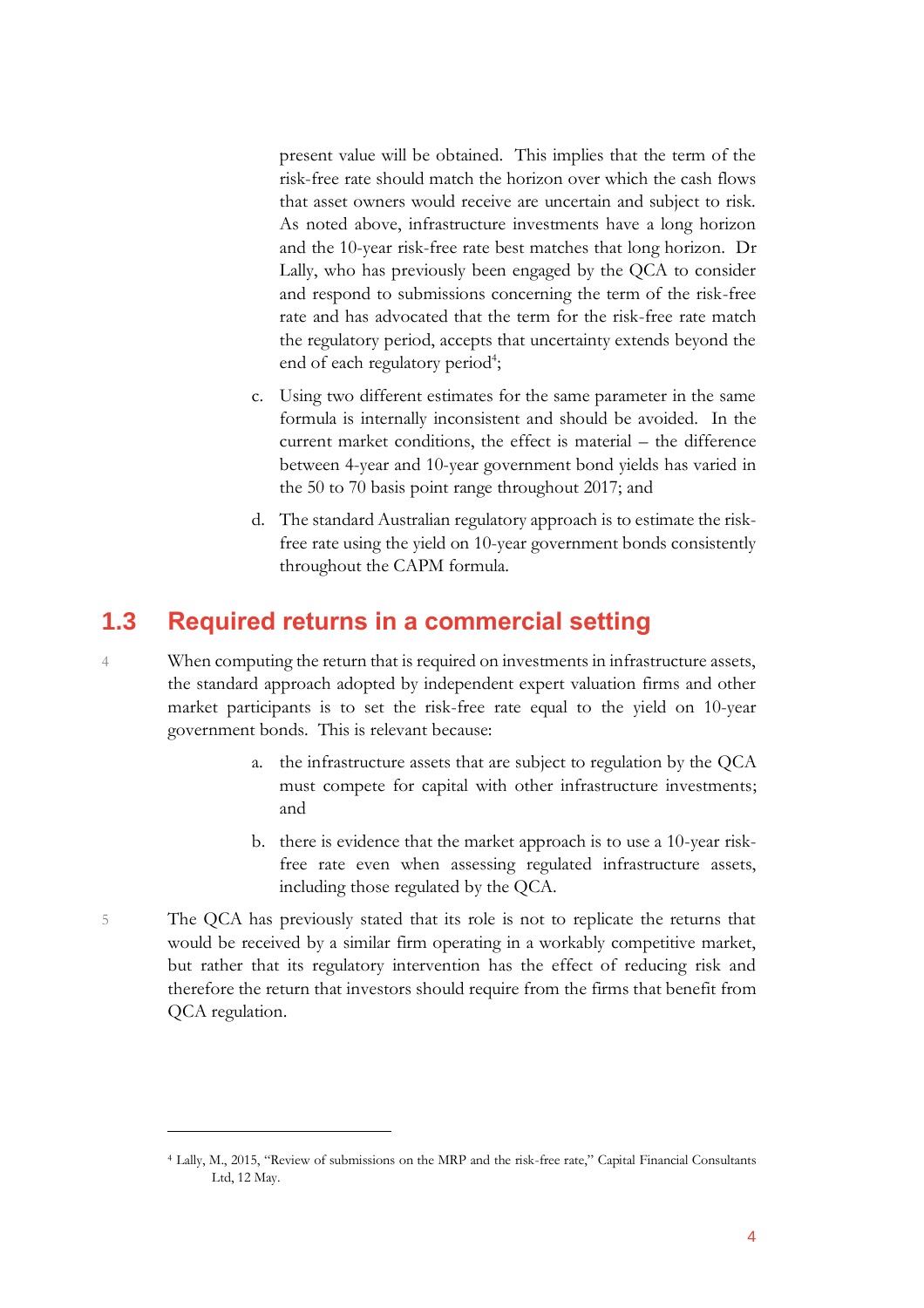- 6 We present new evidence of the opposite conclusion being reached in other regulatory jurisdictions, including findings by the Australian Competition Tribunal and the Federal Court.
- 7 We also present new evidence that market participants apply the standard approach of using the 10-year government bond yield when analysing and valuing firms that own and operate regulated assets that are subject to four- or five-year regulatory re-sets – including businesses that are regulated by the QCA.
- 8 We show that a situation in which a regulator allows a return less than the return that is required by similar firms operating in workably competitive markets has unfavourable implications for allocative efficiency.
- 9 We conclude that Aurizon Network's previous submission that the risk-free rate in the CAPM should be set to the yield on 10-year government bonds is strengthened by new evidence that:
	- a. The Tribunal and Federal Court have found that allowed returns should be based on a benchmark firm operating in a workably competitive market and market practice in that setting is to use a 10-year term for the risk-free rate; and
	- b. Market practice is to use a 10-year term for the risk-free rate even when evaluating regulated assets, including assets regulated by the QCA.

### <span id="page-5-0"></span>**1.4 The NPV=0 principle**

- 10 The NPV=0 criterion is that the discount rate should be the correct one for the cash flows being considered. In our view, this is self-evident – if the correct discount rate is applied to the cash flows, the correct present value will be obtained.
- 11 In relation to equity, under the CAPM the discount rate is the sum of the risk-free rate and a risk premium. The risk premium is estimated as a constant amount per year, but the risk-free rate varies depending on the time horizon that is used. Longer time horizons are usually associated with higher rates.
- 12 Thus, the question is which time horizon is appropriate for the cash flows being considered. In our view, the answer to this question is that, since regulated assets have long lives, a long time horizon and a long-term risk-free rate should be used. That is, infrastructure assets have a long investment horizon that is best matched with the longest available risk-free rate, which is the 10-year rate in the Australian market. The long-term risk-free rate is usually estimated as the yield on 10-year government bonds, those bonds having the longest-term available in the Australian market. This the standard approach adopted in finance textbooks.
- 13 There would be an exception to this approach if the market value of the regulated asset at the end of the regulatory period was known with certainty right from the beginning of the regulatory period. In that case, the horizon of the cash flows would be limited to the length of the regulatory period. This is because the value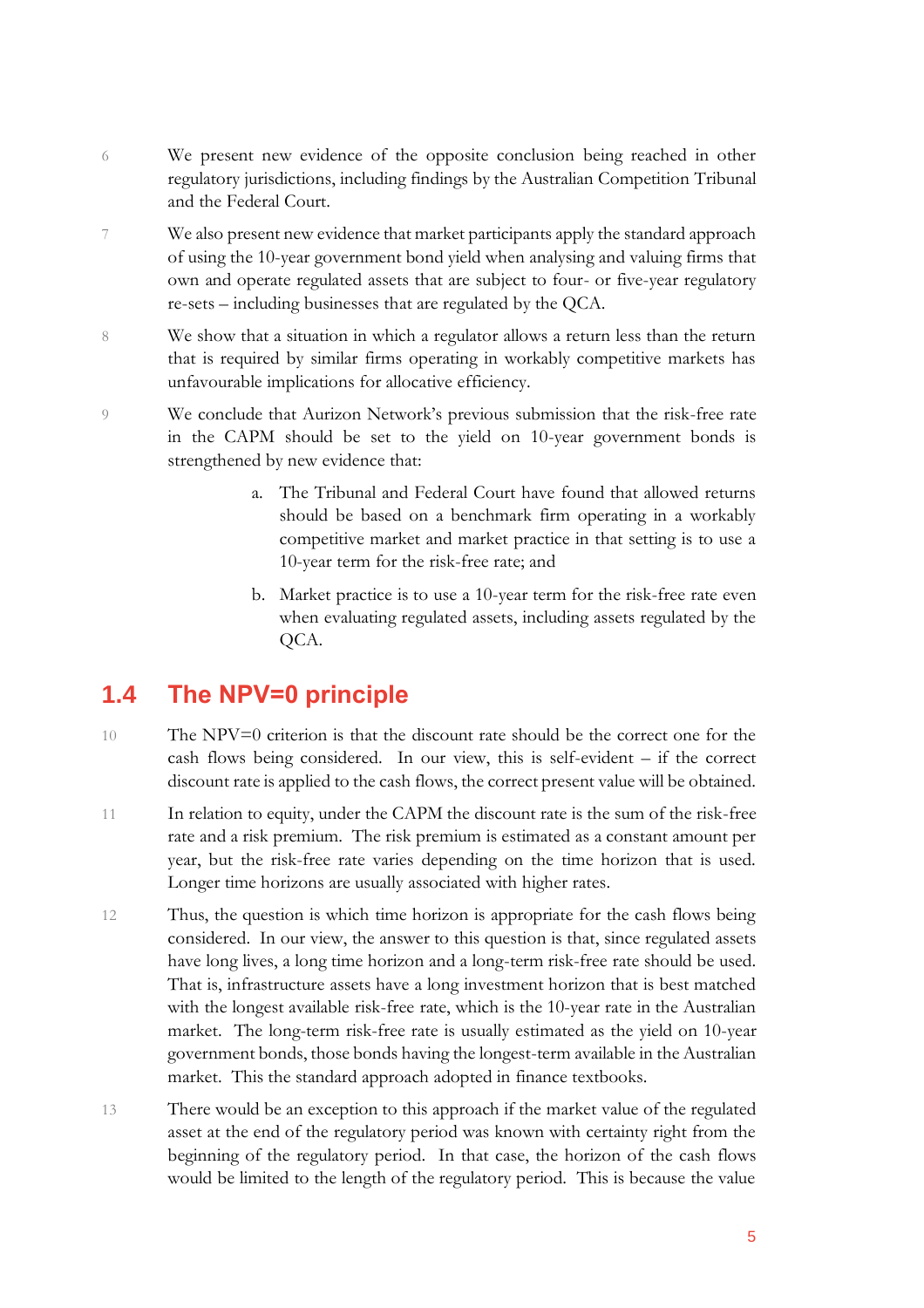of the asset could be derived as the present value of cash flows over the regulatory period and the known value of the asset at the end of the regulatory period. That is, if the asset owner knew what cash flows would be received for each year of the regulatory control period, and if they also knew with certainty what the market value of the asset would be at the end of the regulatory period, the present value of the asset could be computed without considering cash flows beyond the end of the regulatory period.

- 14 SFG (2014) note that several reports authored by Dr Lally show that if the market value of the asset at the end of the period is known with certainty the appropriate discount rate requires the term of the risk-free rate to be set equal to the length of the regulatory period.
- 15 Lally (2015) recognises that the value of the asset at the end of the regulatory period is *not* known with certainty. Consequently, the mathematical derivations in the various Lally reports are not useful because they all assume that the value of the asset at the end of the regulatory period *is* known with certainty.
- 16 In response to submissions made about the limitations of the derivations in previous reports prepared by Dr Lally, Lally (2015) now suggests that the term of the risk-free rate should still be set equal to the length of the regulatory period even though the value of the asset at the end of the regulatory period is not known with certainty. He suggests that this uncertainty is accommodated in the risk premium that is added to the risk-free rate.<sup>5</sup>
- 17 However, there are two quite separate issues:
	- a. The *horizon* of the cash flows, which is determined by the time over which the future cash flows are uncertain;<sup>6</sup> and
	- b. The *risk* of the cash flows, which is determined by the extent to which those cash flows are uncertain.
- 18 That is, there is the horizon over which cash flows are uncertain and then there is the quantum of that uncertainty. For regulated assets there are long-term uncertain cash flows and that is what determines the horizon of the risk-free rate.
- 19 The quantum of that uncertainty determines the amount of risk premium to be added. The adding of a premium for risk has no bearing on the horizon over which there are uncertain cash flows.

<sup>5</sup> Lally (2015), p. 7.

<sup>6</sup> As noted above, infrastructure assets have a long investment horizon that is best matched with the longest available risk-free rate, which is the 10-year rate in the Australian market.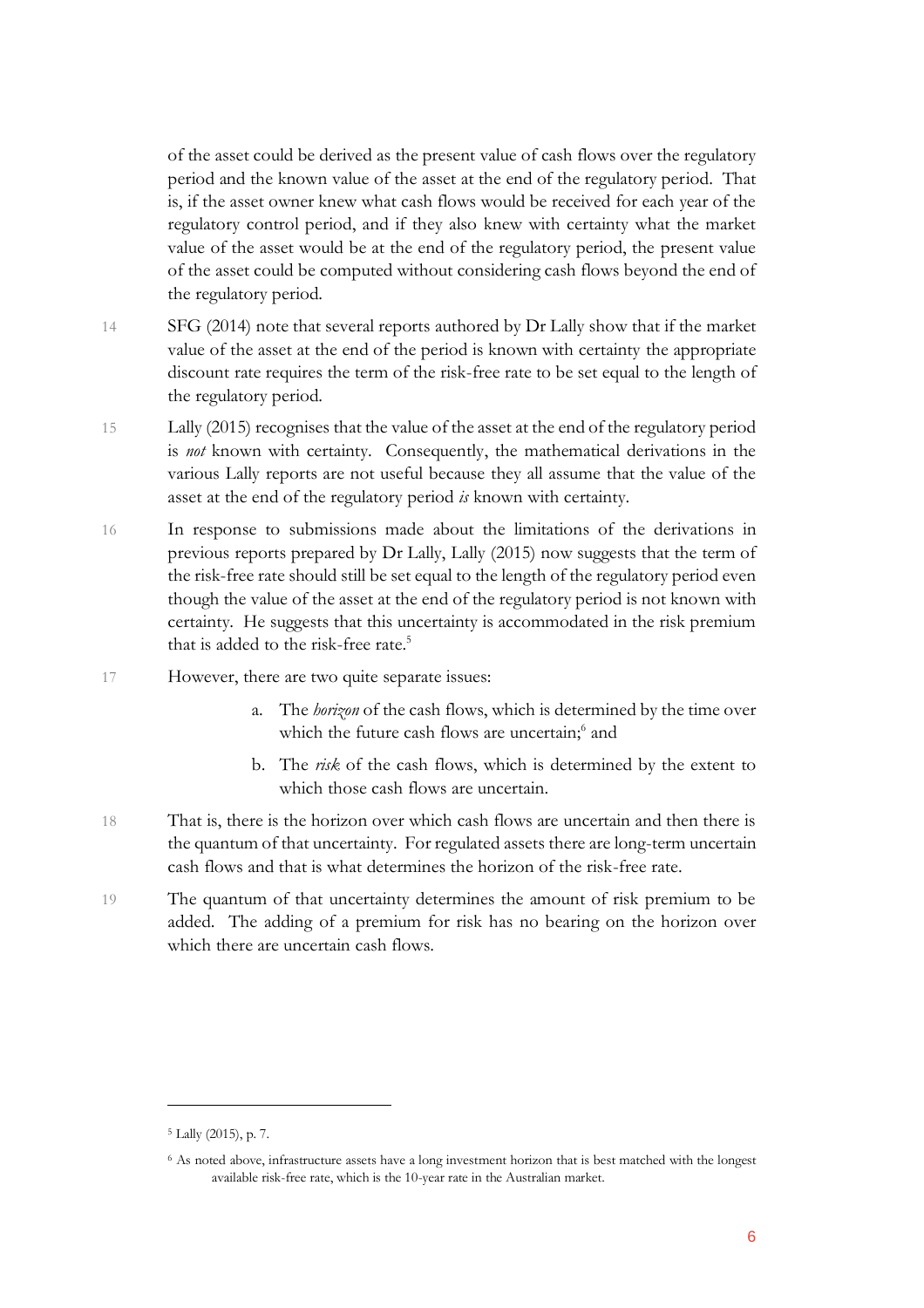### <span id="page-7-0"></span>**1.5 Consistency between risk-free rate and MRP**

- 20 In the CAPM formula, the risk-free rate appears in two places. The standard approach in practice is to use the same value for the risk-free rate in both places.
- 21 In its 2003 GasNet decision,<sup>7</sup> the Australian Competition Tribunal has addressed the question of whether two different values could be used in the two places where the risk-free rate appears in the CAPM equation. The Tribunal held that proper implementation of the CAPM "requires a consistent use of the value of  $r_f$  in both parts of the CAPM equation where it occurs."<sup>8</sup>
- 22 Even if the difference between the regulatory-term and 10-year government bond yields are small *on average*, they can be very large at the time of a particular determination. For example, during 2017 the difference between the yield on 4 year (the term of Aurizon Network's regulatory period) and 10-year government bonds has varied in the range of 50 to 70 basis points.
- 23 We conclude that the standard approach should be adopted, which involves using the 10-year government bond yield consistently throughout the CAPM equation.

### <span id="page-7-1"></span>**1.6 Consistency with regulatory practice**

- 24 The standard Australian regulatory approach is to estimate the risk-free rate using the yield on 10-year government bonds.
- 25 In explaining its position, the AER cites:

- a. The *GasNet* decision;
- b. Evidence of commercial practice; and
- c. Submissions from Incenta  $(2013)^9$  relating to the fact that the use of a shorter term would only be justified if the end-of-period asset value was guaranteed from the outset.
- 26 IPART has also lengthened the term of its risk-free rate from five years to ten on the basis of the same evidence considered by the AER.<sup>10</sup> IPART has recently affirmed its intention to use a 10-year term for the risk-free rate.<sup>11</sup>

<sup>7</sup> ACT, Application by GasNet Australia (operations) Pty Ltd, [2003] ACompT 6.

<sup>8</sup> ACT, Application by GasNet Australia (operations) Pty Ltd, [2003] ACompT 6, Paragraph 46.

<sup>9</sup> Incenta, 2013, Term of the risk-free rate for the cost of equity, June.

<sup>10</sup> IPART, 2013, Review of WACC Methodology, December, p. 12.

<sup>11</sup> IPART, July 2017, Review of our WACC method: Issues Paper, p. 14.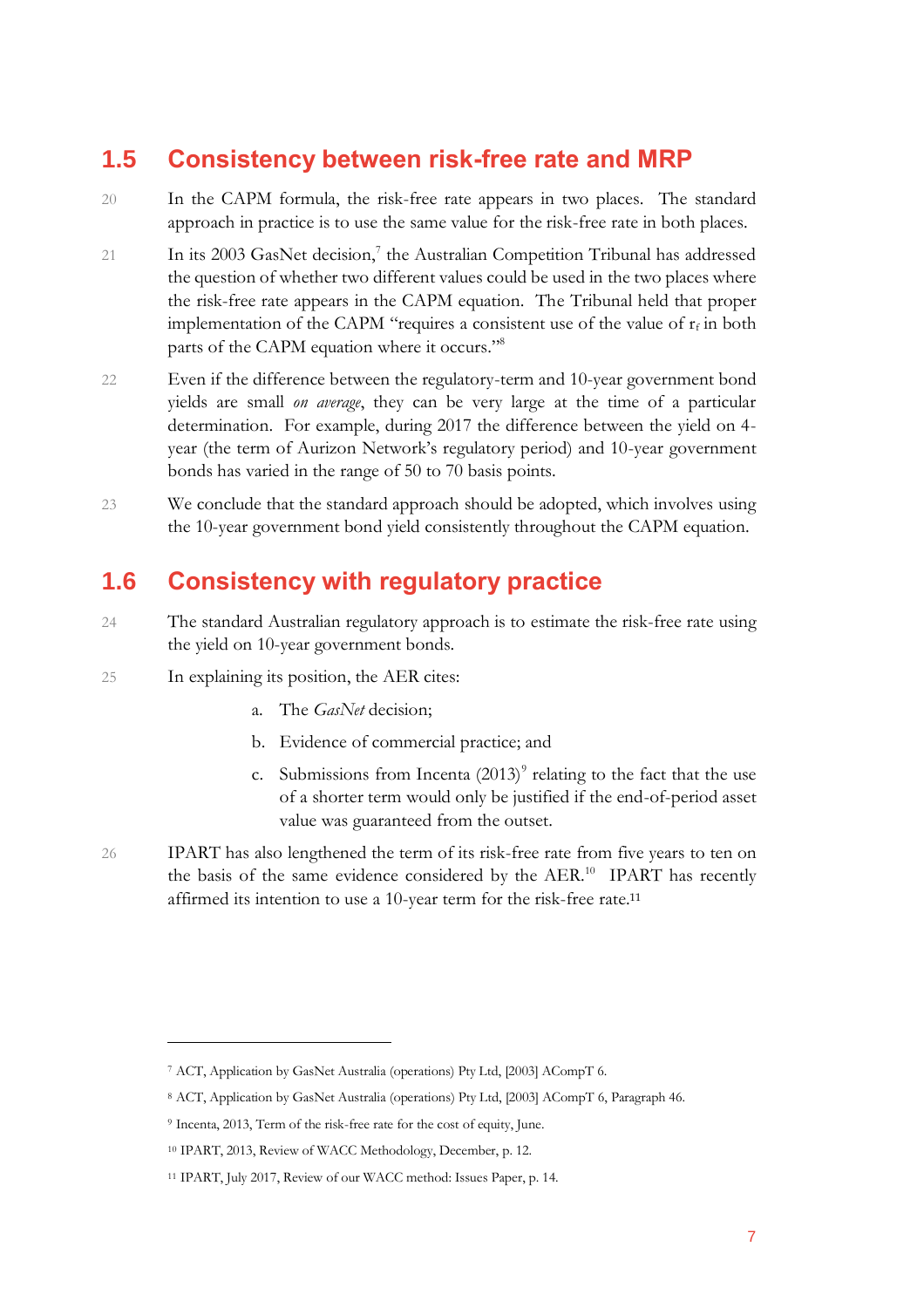- 27 The ESC,<sup>12</sup> ESCoSA<sup>13</sup> and the ICRC and ACT Industry Panel<sup>14</sup> also use a 10-year risk-free rate.
- 28 We conclude that the dominant regulatory approach in Australia, which is directed to estimating the returns required by equity investors investing in long-lived assets, is to set the term of the risk-free rate equal to 10 years.

<sup>12</sup> ESC, 2016, Melbourne Water Price Review 2016 Final Decision, June.

<sup>13</sup> ESCoSA, 2016, SA Water Regulatory Determination 2016 Final Determination, June.

<sup>14</sup> ACT Industry Panel, 2014, Review of the ICRC 2013 Price Direction, December.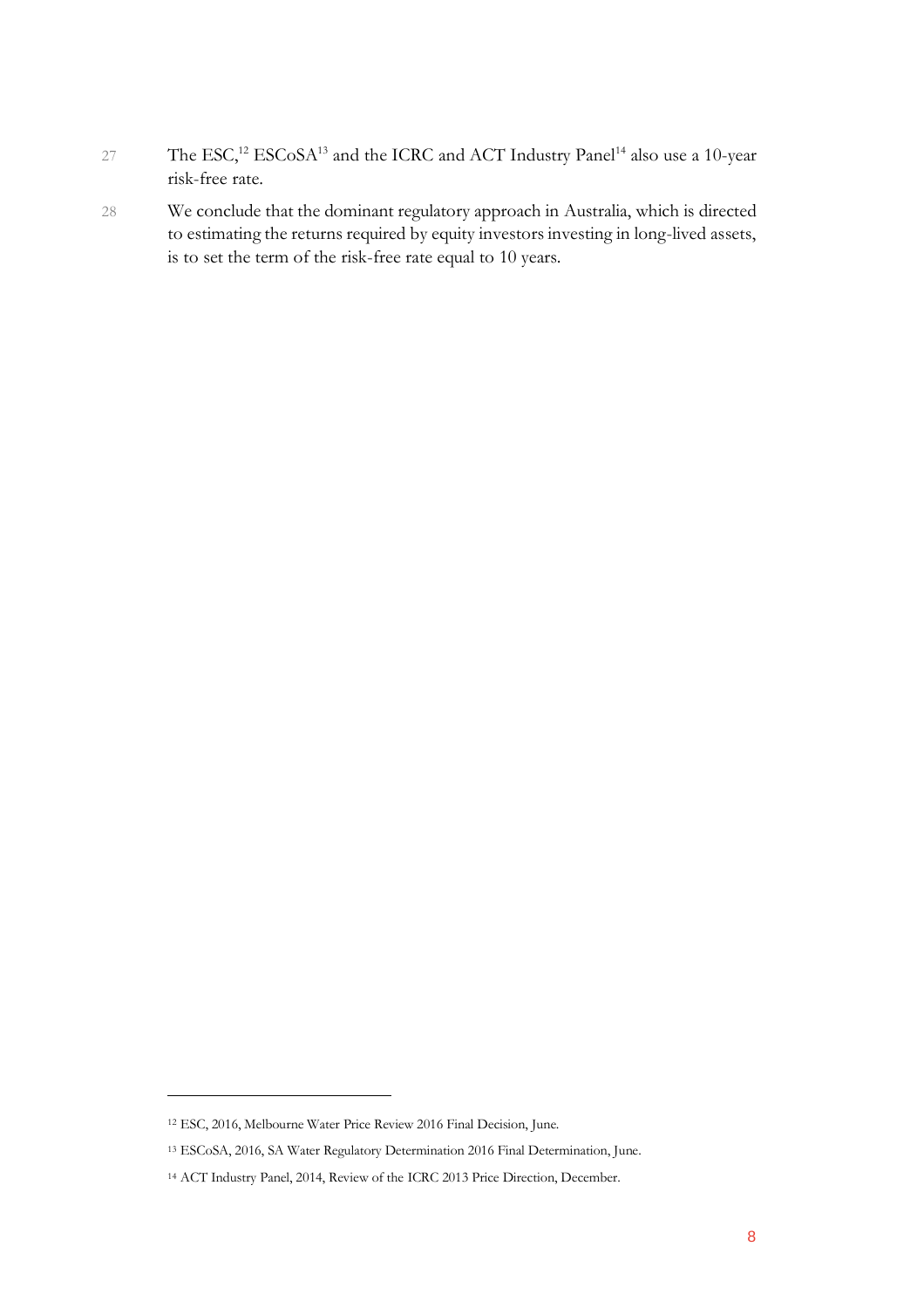## <span id="page-9-0"></span>**2 Commercial practice**

#### <span id="page-9-1"></span>**2.1 Overview**

- 29 The key themes of this section of the report are as follows:
	- a. When computing the return that is required on investments in infrastructure assets, the standard approach adopted by independent expert valuation firms and other market participants is to set the risk-free rate equal to the yield on 10-year government bonds. This is relevant because:
		- i. the infrastructure assets that are subject to regulation by the QCA must compete for capital with other infrastructure investments; and
		- ii. there is evidence that the market approach is to use a 10 year risk-free rate even when assessing regulated infrastructure assets, including those regulated by the QCA;
	- b. The QCA has previously stated that its role is not to replicate the returns that would be received by a similar firm operating in a workably competitive market, but rather that its regulatory intervention has the effect of reducing risk and therefore the return that investors should require from the firms that benefit from QCA regulation. We present new evidence of the opposite conclusion being reached in other regulatory jurisdictions;
	- c. We present new evidence that market participants apply the standard approach of using the 10-year government bond yield when analysing and valuing firms that own and operate regulated assets that are subject to four- or five-year regulatory re-sets – including businesses that are regulated by the QCA.

### <span id="page-9-2"></span>**2.2 Background and context**

 $\overline{a}$ 

30 In a previous submission to the QCA, SFG (2014)<sup>15</sup> set out evidence of independent expert valuation firms and other market participants using the yield on 10-year government bonds as an estimate of the risk-free rate when using the CAPM to estimate the required return on equity. That report concluded that:

<sup>15</sup> SFG Consulting, 2014, The term of the risk free rate, November.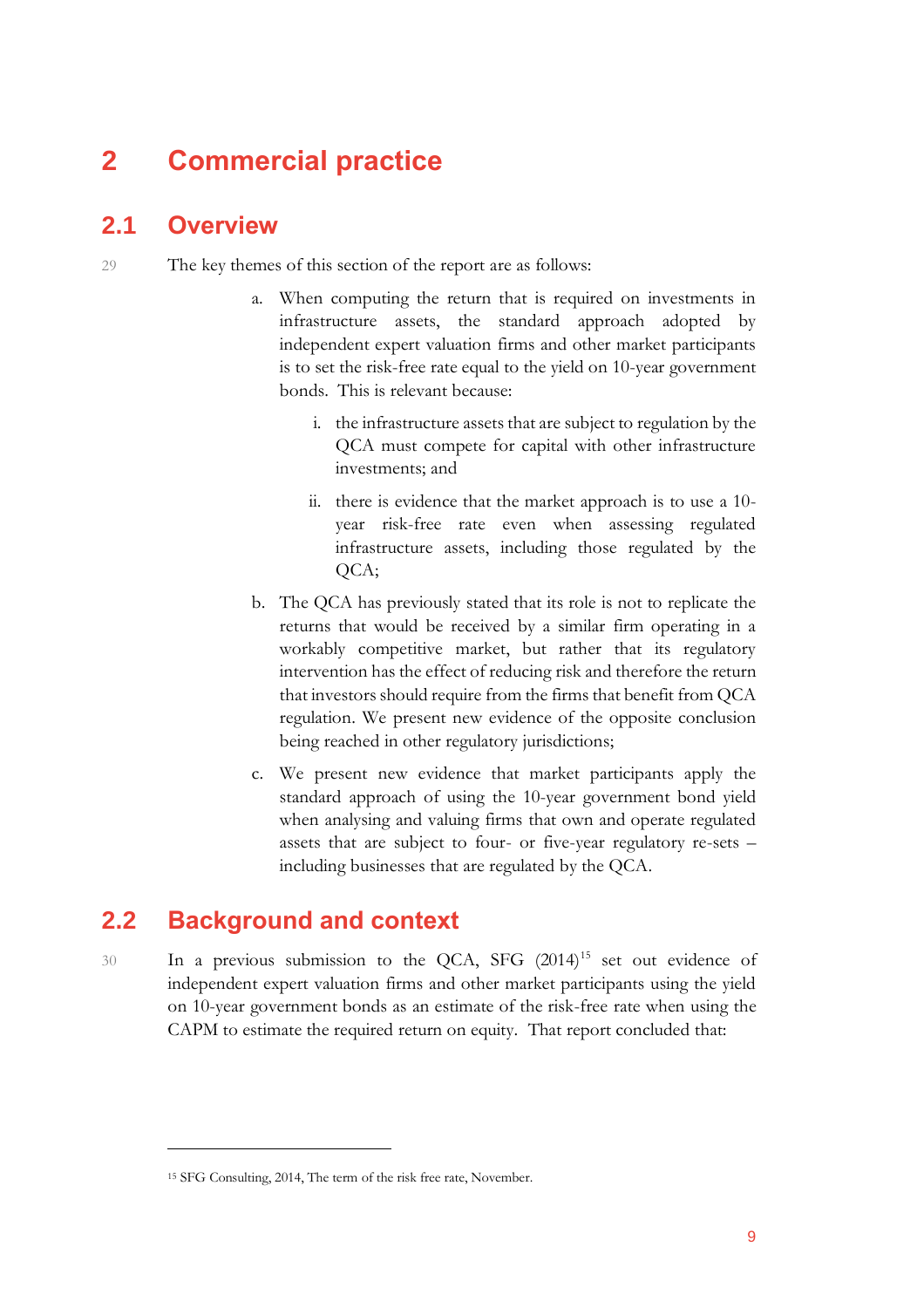…the independent expert evidence supports the use of a 10-year term to maturity when estimating the risk-free rate. 16

31 The QCA addressed this point in its UT4 Draft MAR Decision,<sup>17</sup> based on advice from Lally (2015).<sup>18</sup> In his advice to the QCA, Dr Lally concluded that the QCA should not be concerned with the required return that market participants *do* use when valuing assets, but rather with the return that *should* be efficiently required:

> …the QCA is not engaged in valuing equities but in periodically setting the allowed rate of return in order to cover a business's efficient costs, and this is equivalent to satisfying the NPV = 0 principle. Since the exercises are different, what is appropriate in one case need not be appropriate in the other. 19

- 32 The thrust of this argument is that the QCA's role is to set an allowed return on equity that represents what it considers to be the appropriate compensation that investors would require for the risks involved, whereas the market evidence provides an indication of the returns that investors actually do require.
- 33 The QCA expanded on this point in its UT4 Draft MAR Decision, suggesting that its form of regulatory control may serve to lower risk (and consequently the required return on equity) relative to unregulated firms:

Economic regulation necessarily involves choosing a form of regulation and ancillary mechanisms, for example cost pass-throughs, review triggers, and the frequency of resets, that helps to achieve economic efficiency and meet specific regulatory objectives. The package of regulatory arrangements affects risk and the cost of capital and is designed to compensate the firm to support efficient investment.

Benchmarking a competitive market outcome is one of the tools we apply in forming a view on what is an economically efficient outcome. However, we do not consider we must select a 10-year term for the risk-free rate simply because this is the more common approach used for non-regulated entities.<sup>20</sup>

- 34 In the following two sub-sections, we provide new evidence on this point in two respects:
	- a. The question of the appropriate regulatory benchmark has recently arisen in other Australian regulatory jurisdictions. In the context of the AER and IPART jurisdictions, it has been decided that the appropriate regulatory benchmark is to replicate the outcomes of a workably competitive market. We show that, for firms that operate in a workably competitive, the use of a 10-year risk-free rate is standard practice; and

<sup>16</sup> SFG (2014), Paragraph 27.

<sup>17</sup> The QCA's UT4 Final MAR Decision affirms its draft decision, but contains less detailed analysis.

<sup>18</sup> Lally, 2015, Review of submissions on the MRP and the risk-free rate, 12 June.

<sup>19</sup> Lally (2015), p. 5.

<sup>20</sup> UT4 Draft MAR Decision, p. 20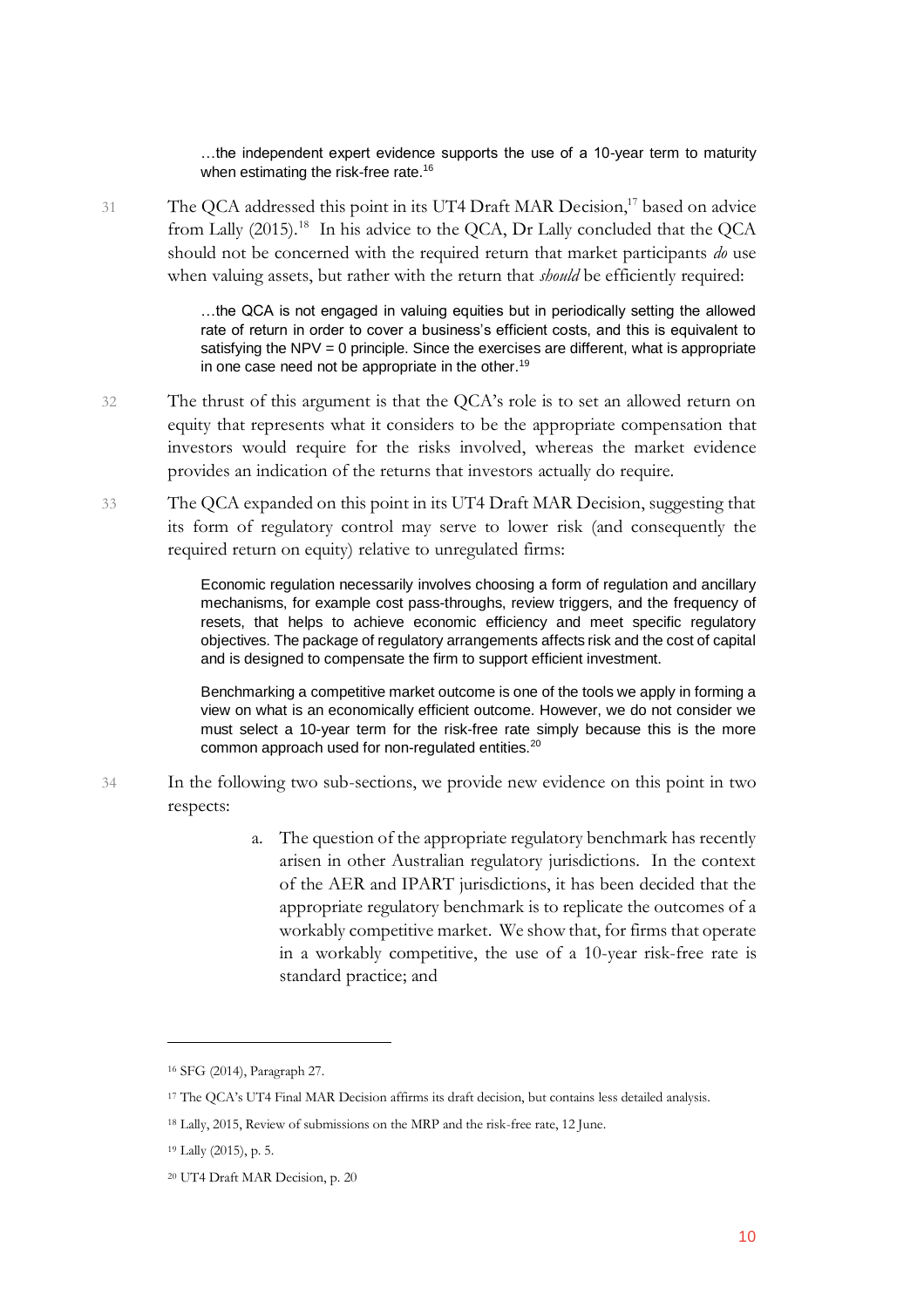b. In any event, the market practice is to use a 10-year risk-free rate for regulated firms – that practice is not confined to unregulated firms.

### <span id="page-11-0"></span>**2.3 The regulatory benchmark in other jurisdictions**

#### *The National Electricity and Gas Rules*

35 The National Electricity Rules and National Gas Rules both require the allowed rate of return used in regulatory determinations to meet the allowed rate of return objective as follows:

> The allowed rate of return objective is that the rate of return for a [Service Provider] is to be commensurate with the efficient financing costs of a benchmark efficient entity with a similar degree of risk as that which applies to the [Service Provider] in respect of the provision of [services].<sup>21</sup>

36 This provision requires the regulator to consider the characteristics of a "benchmark efficient entity." In their 2013 Rate of Return Guidelines, the AER and ERA both defined the benchmark efficient entity to be a regulated firm. For example, the AER set out its proposed definition as follows:

> The AER's proposed conceptual definition of the benchmark efficient entity is a pure play, regulated energy network business operating within Australia.<sup>22</sup>

37 In explaining its proposed definition of the benchmark efficient entity, the AER explained that its approach was to consider:

> the risk exposure of the businesses we regulate, after taking into account the risk and the mitigating impact of the regulatory regime.<sup>23</sup>

- 38 The AER further explained the source of potential differences between regulated and unregulated businesses. This included the AER's conclusions that:
	- a. The effect of regulation itself is to reduce risk:

Regulated service providers are able to earn more stable cash flows relative to most unregulated businesses. These cash flows are regularly updated at resets to reflect required revenue (including changes due to shifts in demand and expenditure drivers) and therefore have similar business risks. Regulated service providers are also provided with some protection to their cash flows during regulatory control periods (e.g. pass through provisions and reopeners).

b. Regulated firms may adjust their business practices to align with regulatory allowances (e.g., the regulated firm may depart from the

<sup>21</sup> NER 6.5.2(c), 6A.6.2(c) and NGR 87(2)(3).

<sup>22</sup> AER, 2013, Rate of Return Guideline, p. 7.

<sup>23</sup> AER, 2013, Rate of Return Guideline, Explanatory Statement, p. 33.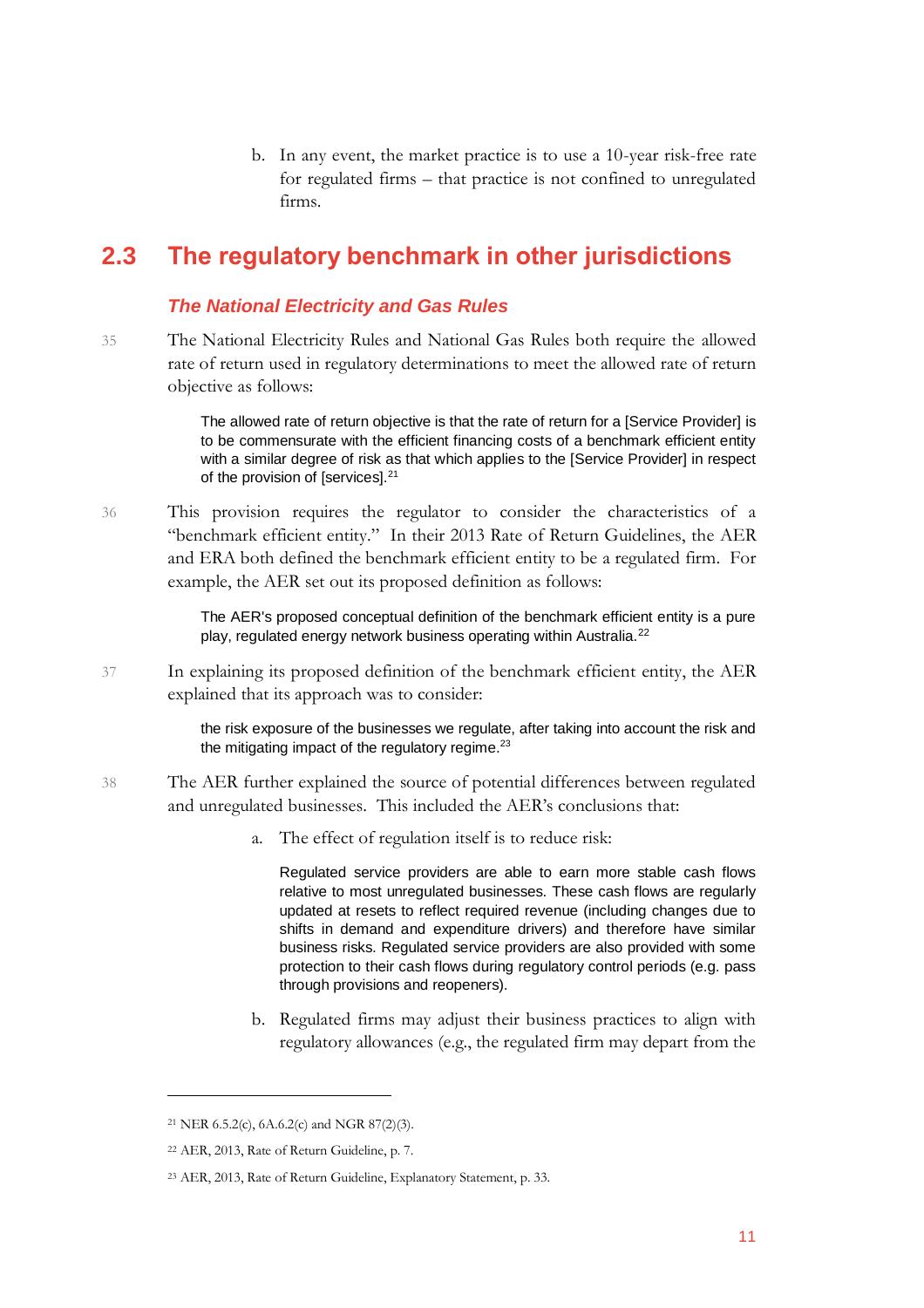otherwise efficient approach to managing its debt portfolio in order to more closely align with the regulatory allowance):

Regulated service providers may align their business practices to the regulatory regime. This may lead to a different risk exposure than that faced by an unregulated firm.

39 The Tribunal summarised the AER's submissions on this point as follows:

The AER contended that, although economic regulation seeks to achieve certain outcomes consistent with a workably competitive market, if the BEE is assumed to compete in a workably competitive market, then the regulatory framework in which the concept of that entity is employed would be otiose. It emphasises the words on the RoR Objective that the BEE is to be taken to have "a similar degree of risk" to the relevant DNSP. Because of their monopoly position, each of the regulated service providers is insulated from comparative risk and is provided with regulated rates of return for capital and debt. Thus, it is argued, the rates of return of investors for investing in regulated service providers is "commensurately lower". Moreover, it is said, to adopt the alternative view is to depart from the NEO and the NGO, and is to detract from their achievement, because the regulatory environment alters the risk profile of the relevant regulated service provider. It also means, it is said, that the BEE must be a regulated entity because it is otherwise an entity with a risk profile different from, rather than similar to, the risk profile of the regulated DNSP or network provider.<sup>24</sup>

40 The Tribunal concluded that:

The AER's analysis of the definition of the RoR Objective involves a degree of circularity<sup>25</sup>

in that it would essentially allow the AER to set any level of allowed return of its choosing, with the only requirement being that the AER would have to explain why that allowed return was appropriate in light of the form of regulation that the AER had applied.

- 41 The Tribunal also noted that the AER's approach would have little need for any objective external benchmarks because regulated firms would be considered to be in a different risk class due to the very fact of their regulation.
- 42 Rather, the Tribunal noted the AER's own submission in a previous case that the role of the regulatory regime is:

…to reproduce, to the extent possible, the production and pricing outcomes that would occur in a workably competitive market in circumstances where the development of a competitive market is not economically feasible... <sup>26</sup>

43 The Tribunal ruled that the AER had erred and directed the AER to remake its decision in terms of the return that would be required by a firm, similar to the regulated firm, but which operates in a workably competitive market.

<sup>24</sup> PIAC-Ausgrid, Paragraph 920.

<sup>25</sup> PIAC-Ausgrid, Paragraph 921.

<sup>26</sup> PIAC-Ausgrid, Paragraph 80.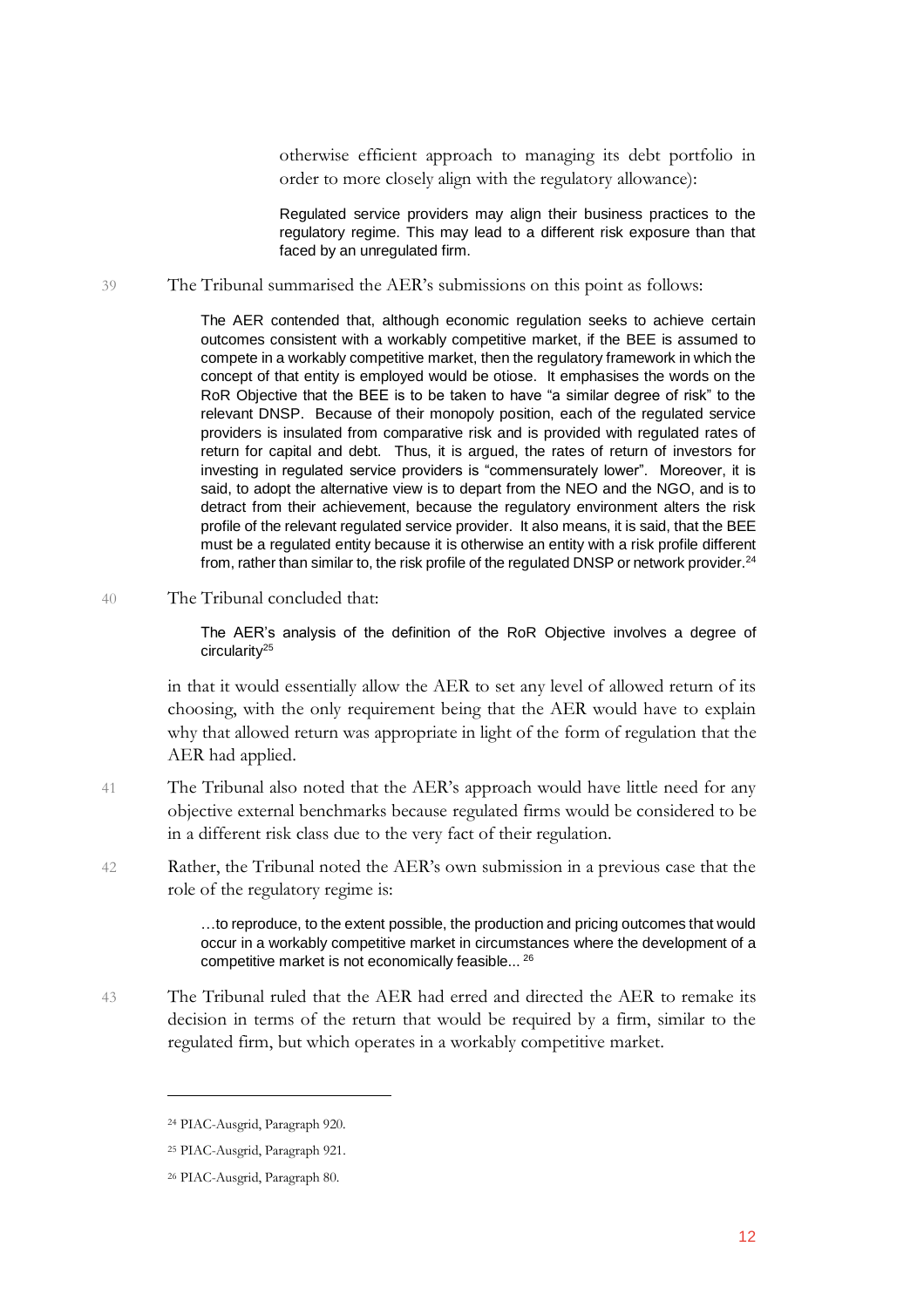<sup>44</sup> The AER appealed the Tribunal's decision to the Full Federal Court.<sup>27</sup> The Court held that the Tribunal had made no error on this point. The Court concluded that:

> …while it is true that the standard control services provided by the service provider are regulated services, this does not mean that, by force of that fact, the benchmark efficient entity must, correspondingly, be fixed with the character of a regulated entity. The service provider is a regulated entity, not the benchmark efficient entity.<sup>28</sup>

45 The Court further explained that:

…in our view, it is not appropriate to characterise the benchmark efficient entity as either a regulated or an unregulated entity. The allowed rate of return objective does not do so, and there is no need to do so. The allowed rate of return objective confers on the benchmark its particular, necessary and defining characteristics: it must be efficient and it must face "a similar degree of risk" as that which applies to the particular service provider in question in relation to the provision of standard control services. **But the attribution of the relevant "efficiency" (i.e., in respect of financing costs) is to be gauged by the disciplines of a workably competitive market (i.e., an unregulated market)**. 29

46 In summary, the Tribunal and Court have established that the allowed rate of return (i.e., the compensation for the efficient financing costs of the benchmark efficient entity) must be "gauged by the disciplines of a workably competitive market (i.e., an unregulated market)."

#### *IPART*

47 The IPART Act requires that, in its pricing decisions for government monopoly businesses, IPART must have regard to a number of considerations including:

> the appropriate rate of return on public sector assets, including appropriate payment of dividends to the Government for the benefit of the people of New South Wales,

> the need for greater efficiency in the supply of services so as to reduce costs for the benefit of consumers and taxpayers.<sup>30</sup>

- 48 We note that the requirement to consider the efficiency of the supply of services is similar to the requirement in the QCA Act to promote the economically efficient operation of services.<sup>31</sup>
- 49 As part of the current review of its approach to estimating the WACC, IPART has proposed to retain the following definition of the benchmark efficient entity:

Our current definition of the benchmark efficient entity is "a benchmark firm operating in a competitive market and facing similar risks to the regulated business". The

<sup>27</sup> Australian Energy Regulator v Australian Competition Tribunal (No 2) [2017] FCAFC 79.

<sup>28</sup> AER v ACT, Paragraph 536.

<sup>29</sup> AER v ACT, Paragraph 537. Emphasis added.

<sup>30</sup> NSW Independent Pricing and Regulatory Tribunal Act 1992, s 15(c) and (e).

<sup>31</sup> QCA Act, s 59E.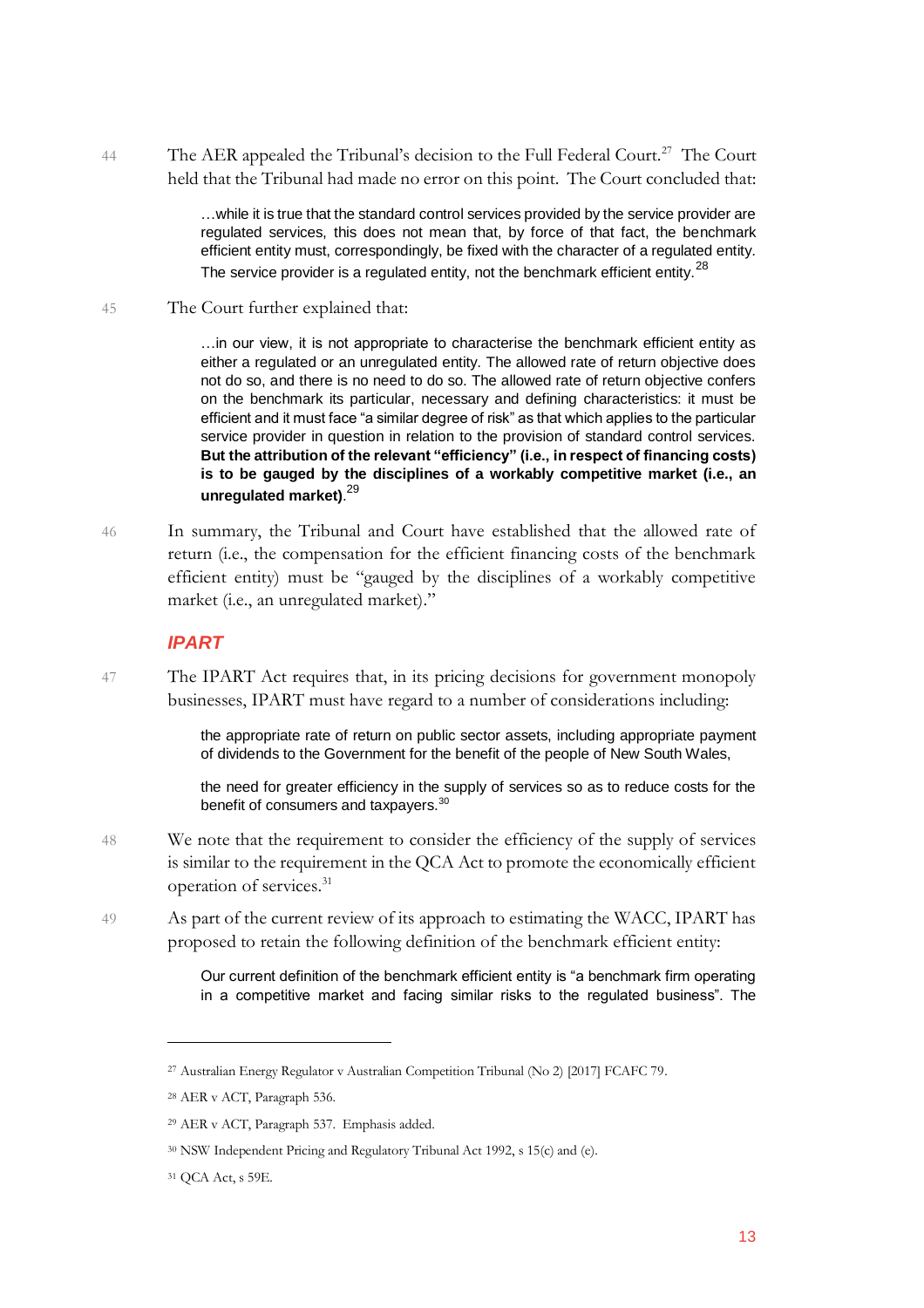underlying rationale for this definition is that if the regulated utility was subject to competition instead of regulation, then it would be able to pass only efficient capital costs through to customers.32

50 IPART's rationale is that in a competitive market prices are constrained by competition, so where there is no competition because the assets are a natural monopoly prices must instead be constrained by regulation. Consequently, the objective of regulation should be to replicate the outcomes that would have occurred under competition:

> This is consistent with our price setting objective, which is to attempt to replicate the disciplines of a competitive market. 33

51 IPART goes on to note that the actual costs of a regulated business may differ from the efficient and prudent costs because the form of regulation may create an incentive for the business to deviate from the efficient approach:

> The competitive market would limit prices to the level of efficient and prudent costs. This could differ from the costs incurred by the actual business. 34

52 In this regard, IPART specifically notes that a regulated firm may be driven to adopt a financing strategy to mirror the strategy that underpins the regulator's allowance, even if that strategy differs from what would otherwise be efficient and prudent:

> A regulated firm has the option to change its financing strategy in response to how the regulator sets the WACC.35

53 This observation picks up on the Tribunal's circularity point above – where the assumed financing strategy that underpins the regulatory allowance drives the regulated firm to adopt that financing strategy, which in turn leads the regulator to observe regulated firms adopting that financing strategy, resulting in the regulator concluding that is the efficient financing strategy.

#### *Conclusions in relation to the regulatory benchmark*

54 We note from above that IPART seeks to determine the return that would be required by the regulated firm if it operated in a workably competitive market  $-$  if it had been constrained by competition instead of regulation. The Tribunal and Federal Court have recently ruled that the same approach must be adopted by the AER. We note that, in both cases, the workably competitive benchmark is a general principle that applies to all firms subject to regulation – it is not specific to any particular industry.

<sup>32</sup> IPART, July 2017, Review of our WACC method: Issues Paper, p. 14.

<sup>33</sup> IPART, July 2017, Review of our WACC method: Issues Paper, p. 14.

<sup>34</sup> IPART, July 2017, Review of our WACC method: Issues Paper, p. 14.

<sup>35</sup> IPART, July 2017, Review of our WACC method: Issues Paper, p. 15.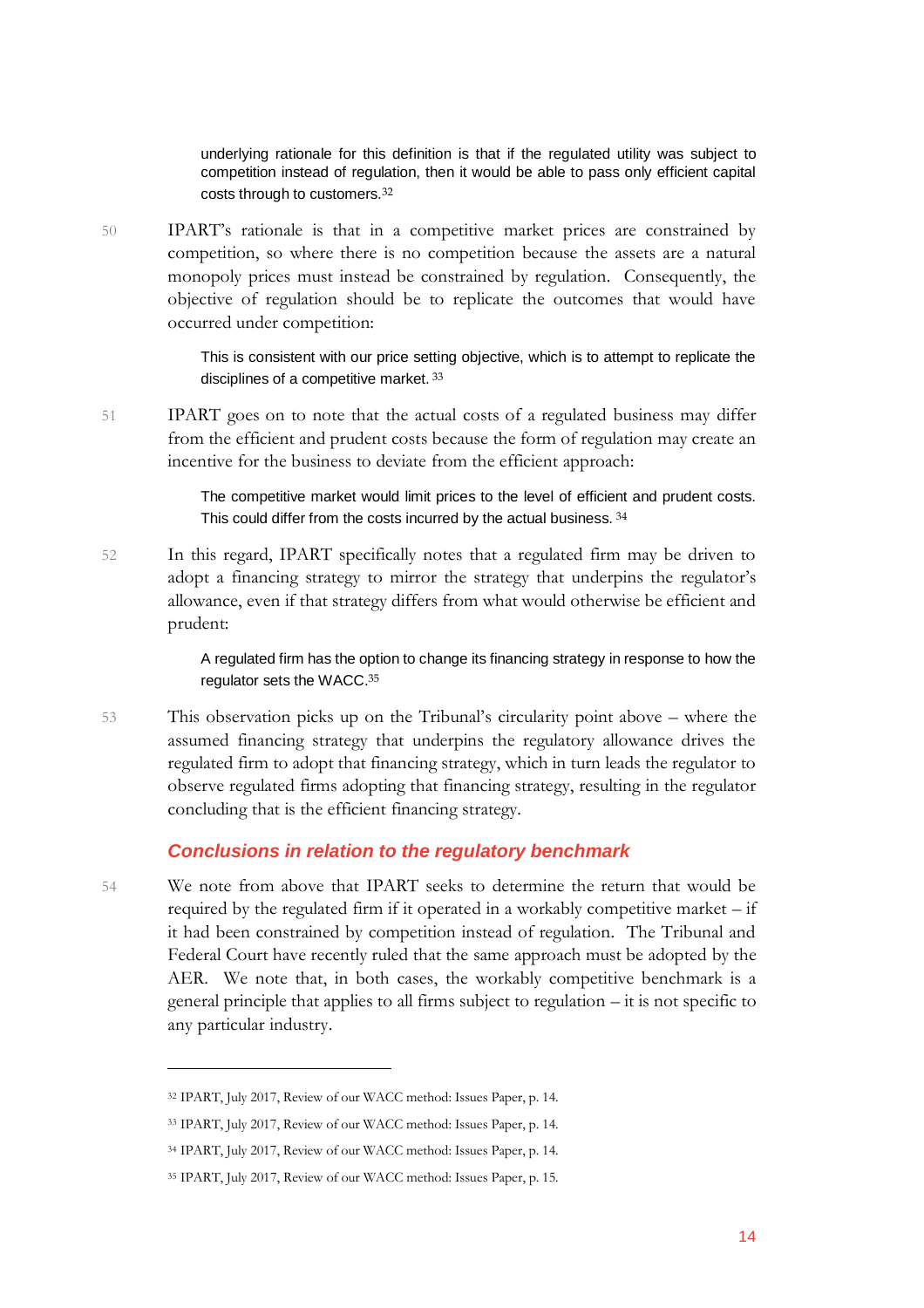- 55 Under that approach evidence on required returns of otherwise similar, but unregulated, firms that operate in competitive markets would be relevant.
- 56 The QCA's previous approach has been to adopt a theoretical perspective that considers regulated firms to require a different return to firms operating in a workably competitive market – due to them being subject to a regulatory re-set process. This approach is inconsistent with the approach of IPART and the application by the Tribunal and the Federal Court of the regulatory regimes applying to gas and electricity, which interpret the regulatory task as being to set the allowed return to replicate the outcomes of workable competition.

### <span id="page-15-0"></span>**2.4 Commercial practice is to use a long-term discount rate even for regulated firms**

- 57 In this subsection of the report, we show that the dominant practice of market practitioners and valuation professionals is to set the term of the risk-free rate to 10 years on the basis that this is the longest observable term for Australian government bonds. This practice is consistent with the view that infrastructure investments, including those subject to regulation, are long-lived investments with a long period over which cash flows are uncertain. It is also consistent with the view that regulated infrastructure investments must compete for equity capital with similar unregulated investments, for which the required return undoubtedly begins with a 10-year risk-free rate.
- 58 For example, the standard approach used in independent expert valuation reports is to set the risk-free rate equal to the yield on 10-year government bonds. These reports usually contain a statement to the effect that the use of a 10-year term assumption is standard practice among valuation professionals in Australia.
- 59 Importantly, independent experts uniformly adopt a ten-year term when determining the risk-free rate for infrastructure assets, including regulated infrastructure assets across a range of different industries. In this section of the report, we present examples from a range of independent experts covering a number of different infrastructure firms including regulated and unregulated businesses. These examples indicate that the use of a 10-year risk-free rate is common practice across experts, industries, and whether or not the firm is regulated.
- 60 For example, in its 2014 report for Envestra Ltd, a firm that owns and operates regulated gas distribution networks, Grant Samuel noted that:

The ten year bond rate is a widely used and accepted benchmark for the risk free rate. Where the forecast period exceeds ten years, an issue arises as to the appropriate bond to use. While longer term bond rates are available, the ten year bond market is the deepest long term bond market in Australia and is a widely used and recognised benchmark. There is a limited market for bonds of more than ten years. In the United States, there are deeper markets for longer term bonds. The 30 year bond rate is a widely used benchmark. However, long term rates accentuate the distortions of the yield curve on cash flows in early years. In any event, a single long term bond rate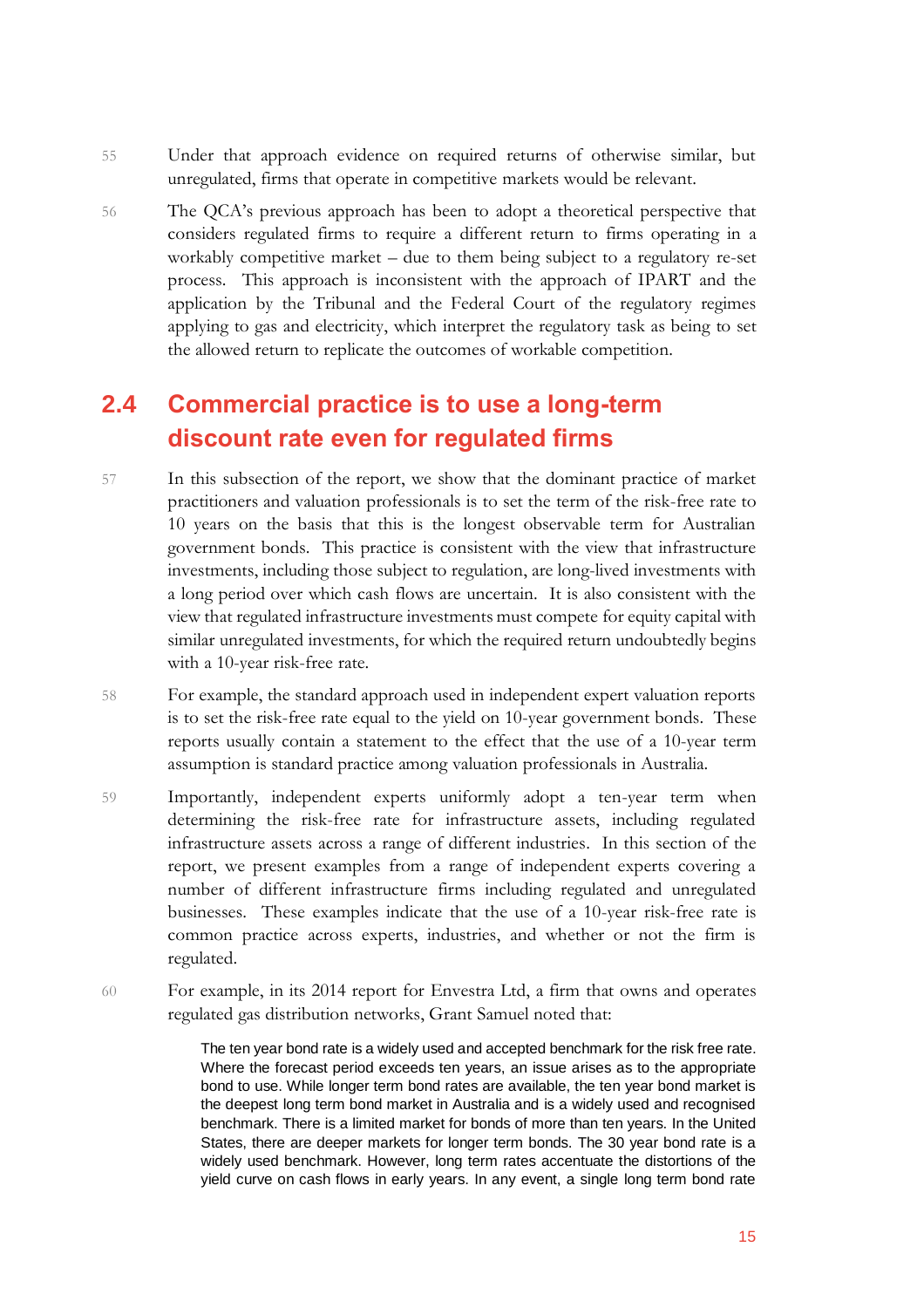matching the term of the cash flows is no more theoretically correct than using a ten year rate. More importantly, the ten year rate is the standard benchmark used in practice.<sup>36</sup>

61 In its 2010 report for Prime Infrastructure, a business that included the DBCT coal terminal regulated by the QCA and WestNet rail regulated by the ERA, Grant Samuel included the passage above and also noted that:

> Ten year bonds are the accepted market benchmarks globally and are typically used as a proxy for the long term risk free rate where the forecast period exceeds ten years and there is no liquid market for longer term bonds.<sup>37</sup>

62 In its 2017 report for DUET Ltd, a business that owns and operates gas and electricity distribution networks, including a mix of regulated and unregulated assets, KPMG stated that:

> …the risk free rate is calculated with reference to Australian government securities with a ten year term to maturity.<sup>38</sup>

63 Similarly, in its 2015 report for Energy Developments Ltd, a business that owns and operates a number of unregulated electricity generation assets, Deloitte used the yield on 10-year government bonds on the basis that:

> The frequently adopted proxy for the risk free rate is the long-term Government bond rate. $39$

64 Incenta  $(2013)^{40}$  also conclude that the dominant commercial practice is to use a 10-year term for the risk-free rate:

> In conclusion, we recommend using a 10 year risk free rate for estimating the cost of equity, and for this rate to be applied consistently to estimate the market risk premium…our view is based on achieving consistency with the practice of valuation professionals for whom the use of a 10 year term for the risk free rate is widespread, and consistency with our observations of how investors actually value regulated infrastructure assets.<sup>41</sup>

65 In summary, even if the appropriate benchmark is a regulated asset and the appropriate allowed return is one that reflects any effects of regulation itself, the evidence above suggests that investors use a 10-year risk-free rate when determining the required return on *regulated* assets.

<sup>36</sup> Grant Samuel Independent Expert Report for Envestra Ltd, March 2014, Appendix 3, p. 4.

<sup>37</sup> Grant Samuel Independent Expert Report for Prime Infrastructure Ltd, October 2010, Appendix 1, p. 7.

<sup>38</sup> KPMG Independent Expert Report for DUET Ltd, March 2017, p. 174.

<sup>39</sup> Deloitte Independent Expert Report for Energy Developments Ltd, September 2015, p. 57.

<sup>40</sup> Incenta, 2013, Term of the risk-free rate for the cost of equity, June.

<sup>41</sup> Incenta (2013), p. 13.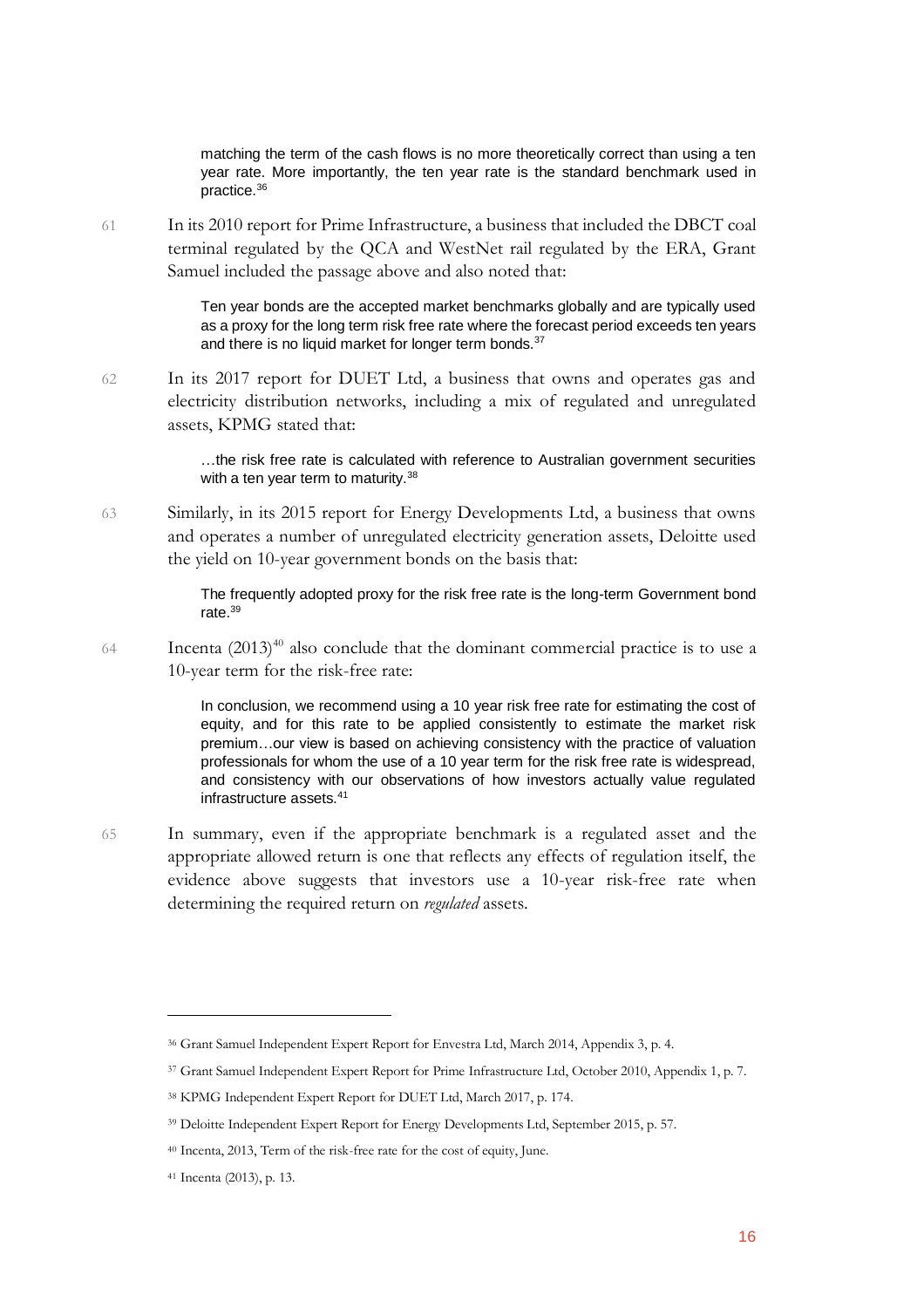## <span id="page-17-0"></span>**3 The NPV=0 criterion**

#### <span id="page-17-1"></span>**3.1 Overview**

 $\overline{a}$ 

- 66 The NPV=0 criterion is that the discount rate should be the correct one for the cash flows being considered. In our view, this is self-evident – if the correct discount rate is applied to the cash flows, the correct present value will be obtained.
- 67 In relation to equity, under the CAPM the discount rate is the sum of the risk-free rate and a risk premium. The risk premium is estimated as a constant amount per year, but the risk-free rate varies depending on the time horizon that is used. Longer time horizons are usually associated with higher rates.
- 68 Thus, the question is which time horizon is appropriate for the cash flows being considered. In our view, the answer to this question is that, since regulated assets have long lives, a long time horizon and a long-term risk-free rate should be used. As set out above, this is consistent with the view that infrastructure investments, including those subject to regulation, are long-lived investments with a long period over which cash flows are uncertain. It is also consistent with the view that regulated infrastructure investments must compete for equity capital with similar unregulated investments for which the required return undoubtedly begins with a 10-year risk-free rate.
- 69 The long-term risk-free rate is usually estimated as the yield on 10-year government bonds, those bonds having the longest-term available in the Australian market.
- 70 This the standard approach adopted in finance textbooks. For example, Koller et al (2015) provide the following advice:

Use longer-term bonds; they will be better in line with the time horizon of corporate cash flows.<sup>42</sup>

Similarly, Damodaran (2001) recommends that:

In practice, using a long-term government rate (even on a coupon bond) as the riskless rate on all the cash flows in a long-term analysis will yield a close approximation of the true value. $43$ 

Pratt (2001) also recommends the use of a long-term risk-free rate (20 years in the US market) because:

It most closely matches the often-assumed perpetual lifetime horizon of an equity investment,

<sup>&</sup>lt;sup>42</sup> Koller, T., M. Goedhart and D. Wessels, 2015, Valuation: 6<sup>th</sup> University Edition, Wiley, p. 290.

<sup>43</sup> Damodaran, A., 2001, Corporate Finance: Theory and Practice: 2nd Edition, Wiley, p. 188.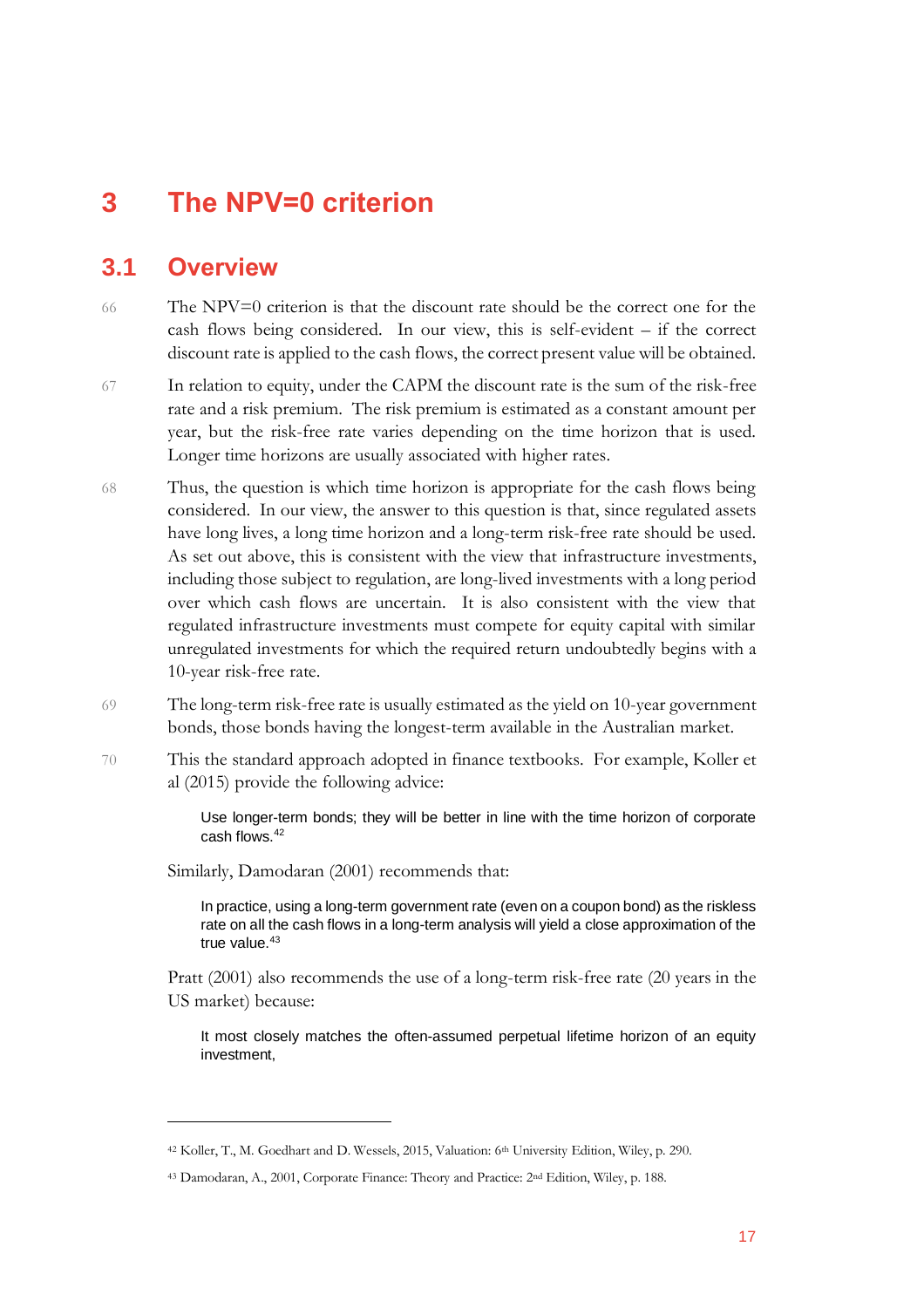and because:

It matches the longest-term bond over which the equity premium is measured in the Ibbotson Associates data series.<sup>44</sup>

That is, Pratt links the term of the risk-free rate to the term that was used when estimating the MRP.

- 71 There would be an exception to this approach if the value of the regulated asset at the end of the regulatory period was known with certainty right from the beginning of the regulatory period. In that case, the horizon of the cash flows would be limited to the length of the regulatory period. This is because the value of the asset could be derived as the present value of cash flows over the regulatory period and the known value of the asset at the end of the regulatory period.
- 72 SFG (2014) note that several reports authored by Dr Lally show that if the value of the asset at the end of the period is known with certainty the appropriate discount rate requires the term of the risk-free rate to be set equal to the length of the regulatory period.
- 73 Lally (2015) recognises that the value of the asset at the end of the regulatory period is *not* known with certainty.<sup>45</sup> Consequently, the mathematical derivations in the various Lally reports are not useful because they all assume that the value of the asset at the end of the regulatory period *is* known with certainty.
- 74 Lally (2015) now suggests that the term of the risk-free rate should still be set equal to the length of the regulatory period even though the value of the asset at the end of the regulatory period is not known with certainty. He suggests that this uncertainty is accommodated in the risk premium that is added to the risk-free rate.<sup>46</sup>
- 75 However, there are two quite separate issues:
	- a. The horizon of the cash flows, which is determined by the time over which the future cash flows are uncertain; and
	- b. The risk of the cash flows, which is determined by the extent to which those cash flows are uncertain.
- 76 That is, there is the horizon over which cash flows are uncertain and then there is the quantum of that uncertainty. For regulated assets there are long-term uncertain cash flows and that is what determines the horizon of the risk-free rate.
- 77 The quantum of that uncertainty determines the amount of risk premium to be added. The adding of a premium for risk has no bearing on the horizon over which there are uncertain cash flows.

<sup>44</sup> Pratt, S.P., 2002, Cost of Capital: Estimation and Applications: 2nd Edition, p. 60.

<sup>45</sup> Lally (2015), p. 7.

<sup>46</sup> Lally (2015), p. 7.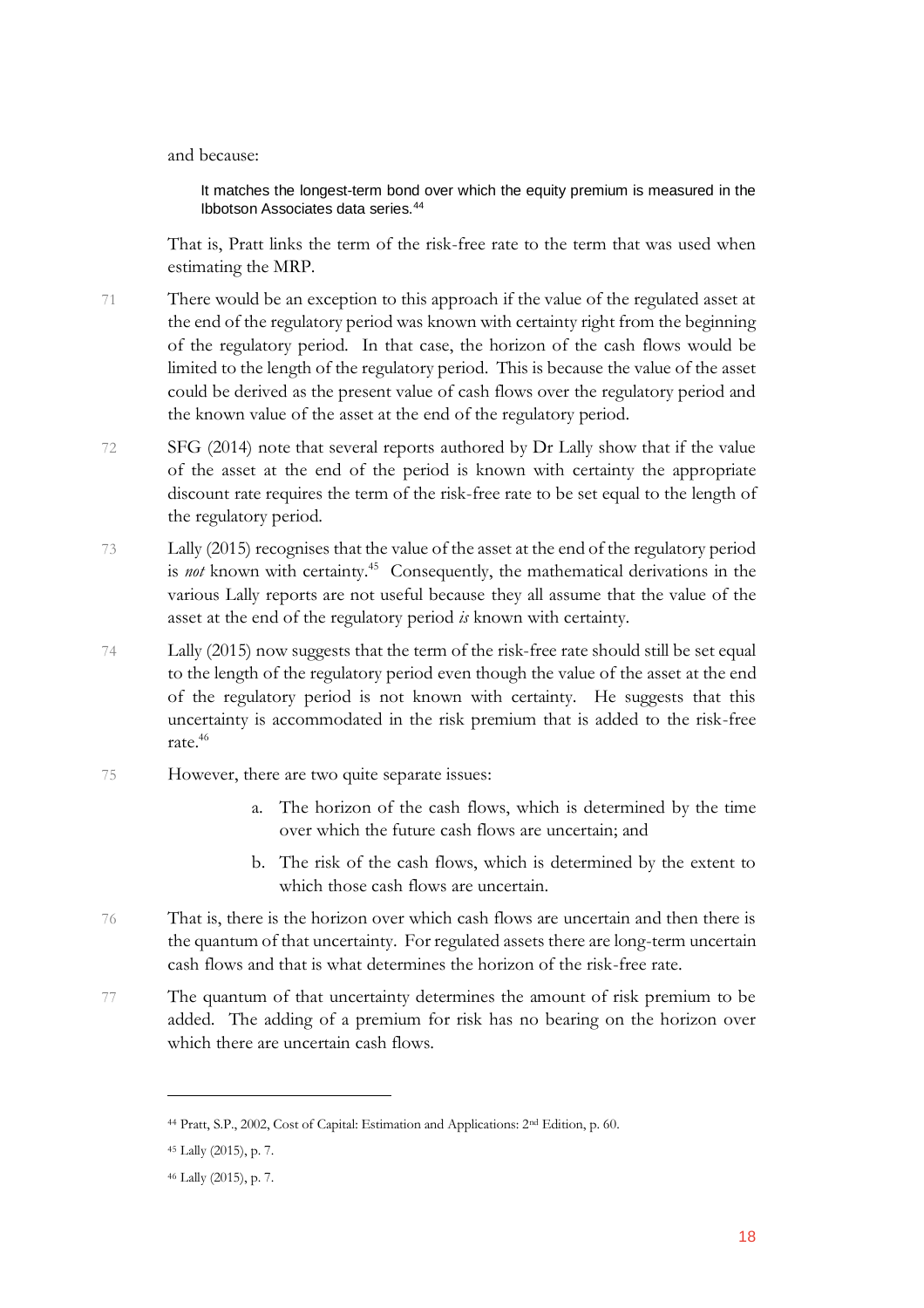78 We expand on these points in the remainder of this section.

#### <span id="page-19-0"></span>**3.2 What does NPV=0 mean?**

79 In its Market Parameters Decision, the QCA concluded that when estimating the risk free rate component of the regulated rate of return, it will:

 $\ldots$ align the term of the risk-free rate with the term of the regulatory cycle.<sup>47</sup>

80 The basis for this position is that aligning the term of the risk-free rate with the term of the regulatory period means that the net present value of expected cash flows to a regulated entity is equal to the regulated asset base. Dr Lally refers to this as the  $NPV = 0$  principle. We agree that it is appropriate to estimate prices such that the present value of expected cash flows is equal to the asset value. However, we agree with Incenta (2013) in that:

> In this context, the NPV=0 principle says nothing more than that the discount rate should be the correct one for the cash flows being considered.<sup>48</sup>

- 81 That is, the NPV=0 principle does not say that the term of the risk-free rate must be equal to the length of the regulatory period. Rather, the NPV=0 principle says that the term of the risk-free rate should be appropriate for the cash flows that are being considered by investors.
- 82 The approach set out in the Market Parameters Decision is based on the notion that investors need only consider the cash flows through to the end of the regulatory period because the end-of-period market value of the regulated asset is known with 100% certainty from the outset – thus, there is no need to consider any subsequent cash flows. However, as set out above, it now seems accepted that the end of period market value of the assets is *not* certain, and that investors will consider all cash flows that the asset might generate over its life (as is the case with all other assets).

### <span id="page-19-1"></span>**3.3 Key assumptions and their implications**

- 83 The Market Parameters Decision and the UT4 Decision assume that the only way in which the NPV  $= 0$  principle is satisfied is if the term to maturity of the riskfree rate proxy is set equal to the term of the regulatory period. This is said to follow from the notion that investors need only consider the cash flows through to the end of the regulatory period because the end-of-period market value of the regulated asset is known with 100% certainty from the outset.
- 84 The second last paragraph of the example makes this clear:

<sup>47</sup> QCA, 2014, Market Parameters Decision, Sub-section 3.5, p. 14, Paragraph 2.

<sup>48</sup> Incenta, 2013, Term of the risk-free rate for the cost of equity, June, p. 6.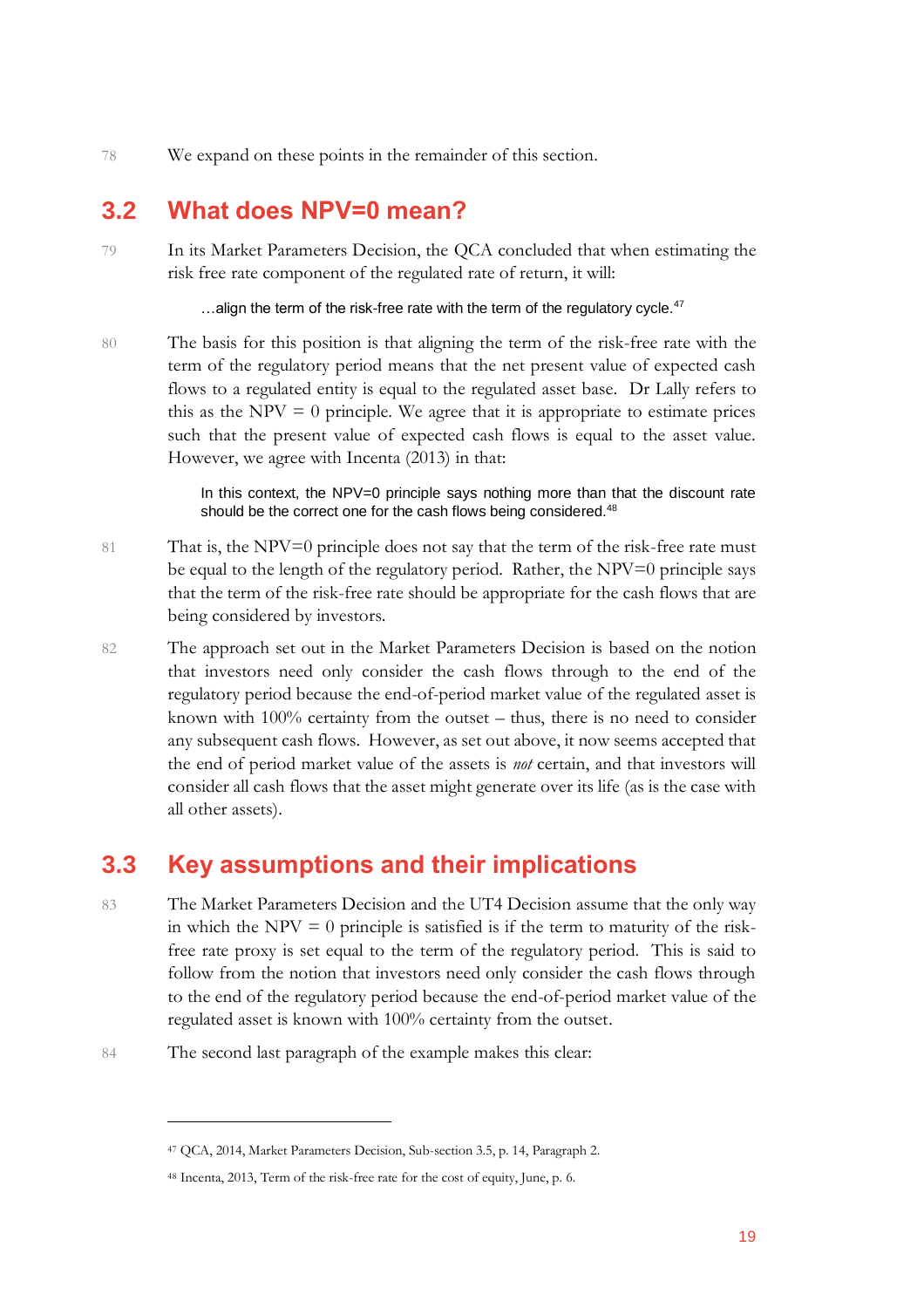The correct analytical process (i.e. underlying equations 5‐7 above) recognises that the revenues to be received at the end of the second year **will be known** at the end of the first year, and therefore will have a value at the end of the first year of \$.20m – **regardless of what the one**‐**year risk free rate is in one year.** So, the discount rate to be applied now to this \$.20m value arising in one year **with certainty** is the current one‐year risk‐free rate of 5.0%.<sup>49</sup>

85 Thus, the analysis in the Market Parameters and UT4 decisions relies on the value of the asset at the end of the regulatory period being known with certainty from the outset.

## <span id="page-20-0"></span>**3.4 The NPV=0 principle and the end-of-period market value**

- 86 The Queensland Treasury Corporation (QTC) (2014)<sup>50</sup> has submitted that the Market Parameters approach is analogous to assuming that the asset can be sold at the end of the regulatory period for an amount equal to the regulatory asset base. The Market Parameters Decision disagrees with that point on the basis that it "makes no assumption about assets being sold."<sup>51</sup> However, QTC was making a quite different point. The issue is not about whether or not the asset will be sold at the end of the regulatory period. The issue is about the market *value* of the asset at the end of the period – whether the asset is sold or not.
- 87 That is, if the asset owner knew what cash flows would be received for each year of the regulatory control period, and if they also knew with certainty what the market value of the asset would be at the end of the regulatory period, the present value of the asset could be computed without considering cash flows beyond the end of the regulatory period. Two points are relevant here:
	- a. It is the market value of the asset that must be known at the end of the regulatory period. Knowing the RAB (or any other input that is one of the relevant considerations in determining cash flows beyond the current regulatory period) will be insufficient. To effectively convert the regulated asset into a bond requires that the market value of the asset must be known; and
	- b. The market value is the same whether the investor chooses to sell or retain the asset. That is, the question is about whether the market value at the end of the regulatory period is known with certainty, not about whether investors might, or might not, choose to sell at the end of the regulatory period.

<sup>49</sup> QCA, 2014, Market Parameters Decision, pp. 45-46. Emphasis added.

<sup>50</sup> Queensland Treasury Corporation, 2014, The risk-free rate and the market risk premium, 20 January.

<sup>51</sup> QCA, 2014, Market Parameters Decision, Appendix B, p.47.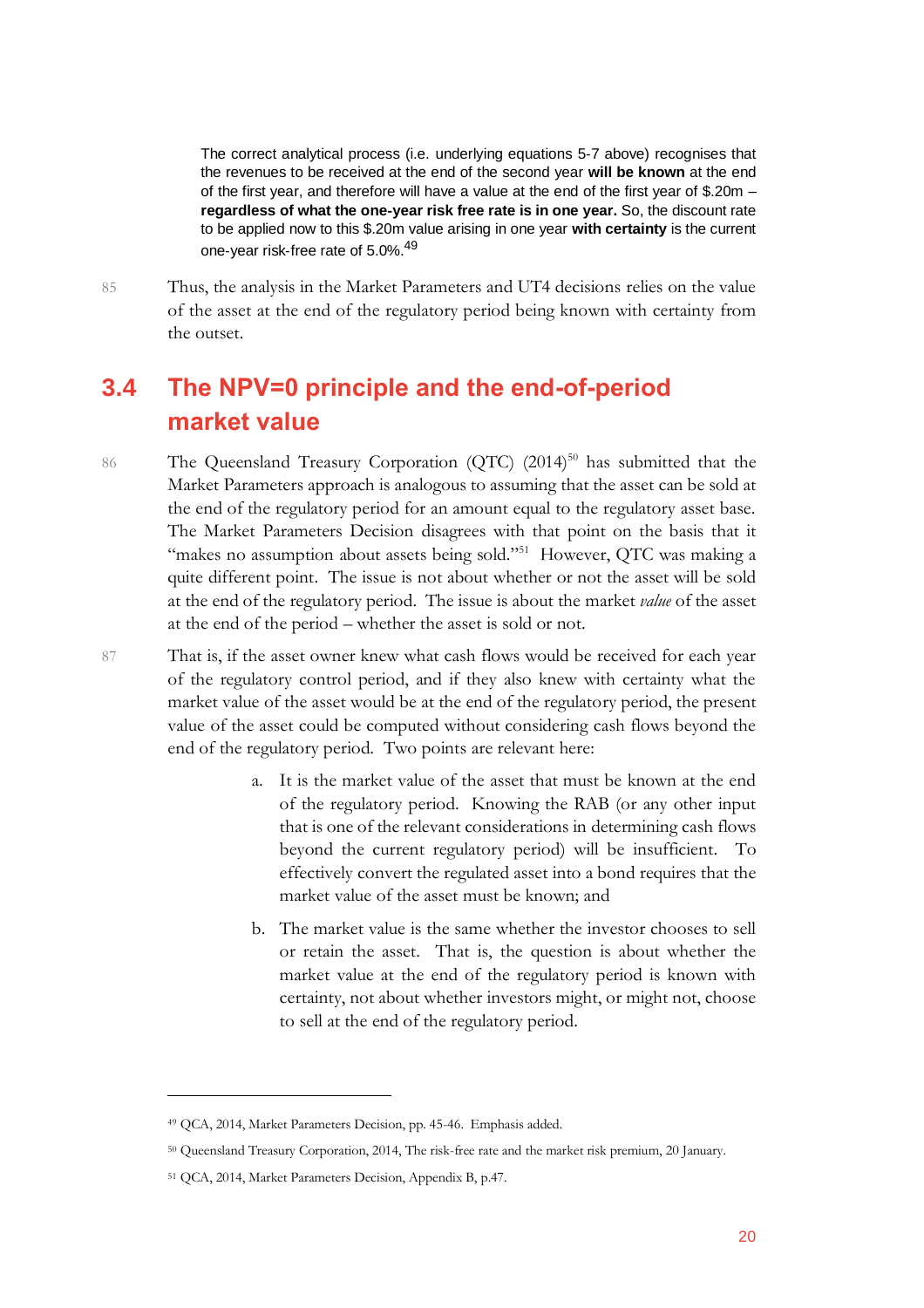- 88 QTC make the point that the foundation for setting the term of the risk-free rate equal to the length of the regulatory period is that the market value of the asset at the end of the regulatory period is known with 100% certainty right from the beginning of the regulatory period. The asset has the same value whether or not the owner chooses to sell it.
- 89 We note that it is not just ourselves and QTC who have submitted that setting the term of the risk-free rate to the length of the regulatory period is only consistent with the NPV=0 principle if the end-of-period market value of the asset is  $100\%$ certain from the outset. The same submission has been made by:
	- a. Incenta (2013); and
	- b. Officer and Bishop  $(2008)^{52}$

and has been accepted by the AER<sup>53</sup> and IPART.<sup>54</sup>

90 For example, Incenta (2013) state that the argument is that the regulatory cash flows have:

> …similar characteristics to a 5 year bond, in that an investment exists at the start of the period, delivers coupons during the period and **delivers a certain residual value** (equivalent to a return of principal from a bond) at the end of the period.<sup>55</sup>

### <span id="page-21-0"></span>**3.5 The Lally certainty assumption**

91 The QCA's approach to the term of the risk-free rate (and the overall return) and to the NPV=0 principle is based on the work of Dr Lally. In particular, Lally  $(2012)^{56}$  is very clear about the assumption that serves as the foundation for all of his derivations. He assumes that the regulatory process is such that the market value of the regulated assets at the end of each regulatory period is not subject to any risk:

<sup>52</sup> Officer R. and S. Bishop, 2008, "Term of the Risk-Free Rate – Commentary," *Value Advisor Associates*, September.

<sup>53</sup> The AER addressed this specific question in its 2013 Draft Rate of Return Guideline Explanatory Statement pp 181-184. This led the AER to adopt a 10-year risk-free rate in its Draft Guideline. The AER affirmed that approach, and the reasoning that led to it, in its Final Rate of Return Guideline Explanatory Statement at p. 49. The AER has adopted a 10-year risk-free rate in every subsequent decision.

<sup>&</sup>lt;sup>54</sup> IPART addressed these issues in its 2013 WACC Review Final Decision at pp. 11 and 19. IPART has adopted a 10-year risk-free rate in every subsequent determination.

<sup>55</sup> Incenta, 2013, p. 6, emphasis added.

<sup>56</sup> Lally, M., 2012, The risk free rate and the market risk premium, Report for the Queensland Competition Authority, 23 August.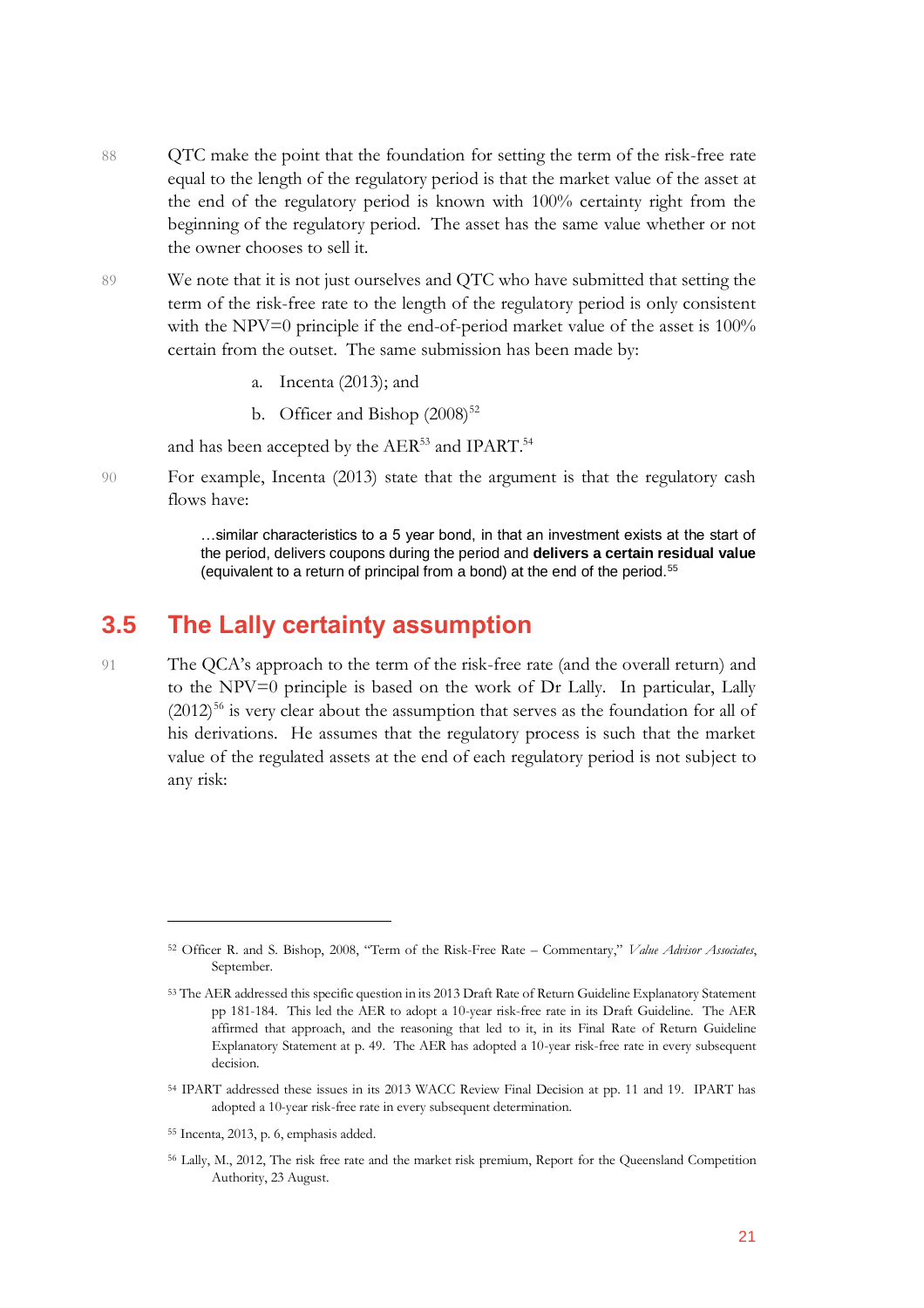…the output price will be reset to ensure that the value at that time of the subsequent payoffs on the regulatory assets equals the regulatory asset book value prevailing at that time<sup>57</sup>

such that the:

 $\ldots$  payoffs at time 4 [the end of the regulatory period in his example] are certain.<sup>58</sup>

92 Lally  $(2013)^{59}$  is even more explicit about the fact that the present value principle only requires the term of the return to be set to the length of the regulatory period if the end-of period market value of the asset is known with certainty from the outset. Dr Lally sets out a two-period example in which the regulated asset has a two year life, the initial RAB is \$100, depreciation is \$50 in each period, and the allowed return in the first period is 5%. Consequently, investors will receive cash flows of:

- a. In period 1: \$50 depreciation plus a return on capital of \$100×5%; and
- b. In period 2: \$50 depreciation plus a return on capital of \$50×*R*12, where  $R_{12}$  is the allowed return for the second period, set by the regulator at the end of the first period.
- 93 Dr Lally then assumes that the market value of the asset at the end of the first period is known for sure right from the beginning of the first period. At the beginning of the first period no one knows what market conditions will prevail at the end of the first period. Consequently no one knows what return investors will require over the second period or what the regulator might allow over the second period. But Dr Lally assumes that the regulator will set the allowed return precisely equal to whatever it is that investors require. This ensures that the market value of the regulated asset at the end of the first period is known for sure right from the outset. Lally (2013, Eq 1) states that:

$$
V_1 = \frac{50 + 50\widetilde{R}_{12}}{1 + \widetilde{R}_{12}} = 50
$$

where the  $R_{12}$  in the numerator is the regulator's allowed return and the  $R_{12}$  in the denominator is the investor's required return.

94 Given that the market value of the asset at the end of the first regulatory period is guaranteed from the outset, the current market value of the asset can be found by discounting the first period regulatory cash flows, plus the known end-of-period market value back over the first regulatory period. Lally (2013) explains that:

<sup>57</sup> Lally (2012), p. 14.

<sup>58</sup> Lally (2012), p. 10.

<sup>59</sup> Lally, M., 2013, Response to submissions on the risk‐free rate and the MRP, Report for the Queensland Competition Authority, 22 October.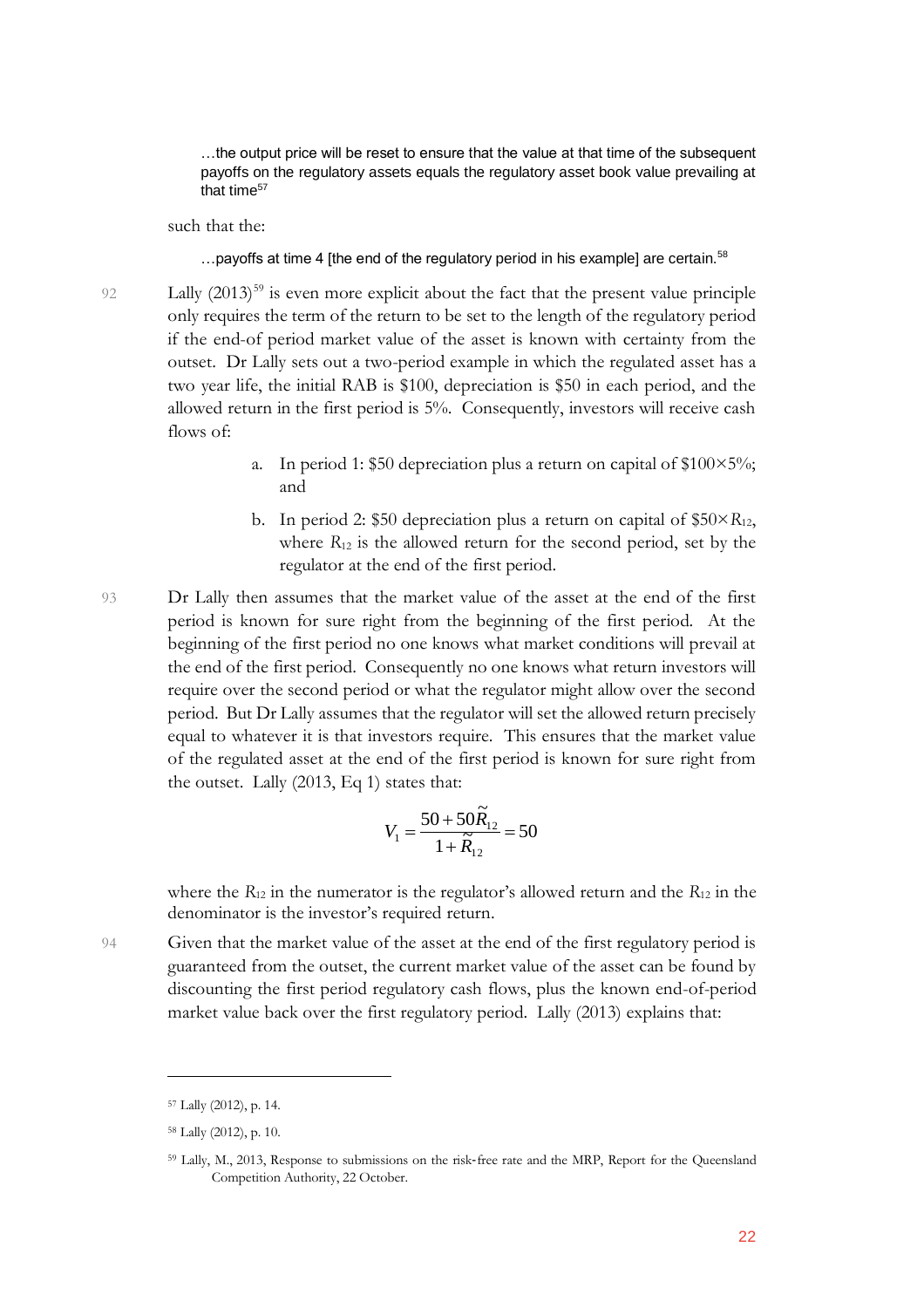At the end of the first year, the regulated business will therefore receive  $V_1 = $50$ m plus revenues to cover regulatory depreciation of \$50m and the cost of capital for the first year of \$100m(.05). **Since this sum is known at the beginning of the first year** it can be valued using the prevailing risk-free rate, which is 5%. So the value now of  $V_1$ , plus the revenues received at the end of the first year, is \$100m as follows:<sup>60</sup>

$$
V_0 = \frac{(50 + 100 \times 0.05) + 50}{1.05} = 100
$$

where the term in brackets is the regulatory allowed cash flow for the first period and the end-of-period market value is known for sure,  $V_1 = 50$ .

95 In summary, the assumption that the value of the asset at the end of the regulatory period is already known with 100% certainty at the beginning of the regulatory period is the basis for the derivation of the conclusion that the NPV=0 principle requires the term of the risk-free rate (and the overall return) to be set to the length of the regulatory period. If the market value of the asset at the end of the regulatory period is *not* known with certainty right from the outset, setting the term of the risk-free rate equal to the length of the regulatory period is no longer consistent with the NPV=0 principle.

#### *What if the end-of-period market value is not certain?*

96 If the market value of the regulated asset at the end of the first period (*V*1) is *not* known with certainty from the outset, the opening market value of the firm would be computed in the standard manner by discounting the expected cash flows over the life of the asset using a discount rate that is appropriate for those cash flows (in terms of risk and duration). The standard valuation calculation in this case is:

$$
V_0 = \frac{CF_1}{\left(1 + R_{02}\right)^1} + \frac{CF_2}{\left(1 + R_{02}\right)^2}
$$

where  $R_{02}$  is the investor's required return for a two-period horizon beginning at time  $0.61$ 

97 That is, if the market value of the regulated asset at the end of the first period  $(V_1)$ is *not* known with certainty from the outset, investors would value the asset by discounting the expected cash flows over the two-period life of the asset using the two-period discount rate. In this case, the "present value principle" would require

<sup>60</sup> Lally (2013), p. 47, emphasis added.

<sup>61</sup> Note that it is also theoretically appropriate to discount the first cash flow at the one-period zero-coupon discount rate and the second cash flow at the two-period zero-coupon discount rate. But this is equivalent (by construction) to discounting both cash flows at the two-period coupon rate *R*<sup>02</sup> as above. Using a single rate for all cash flows over the life of the asset is also consistent with the uniform market practice.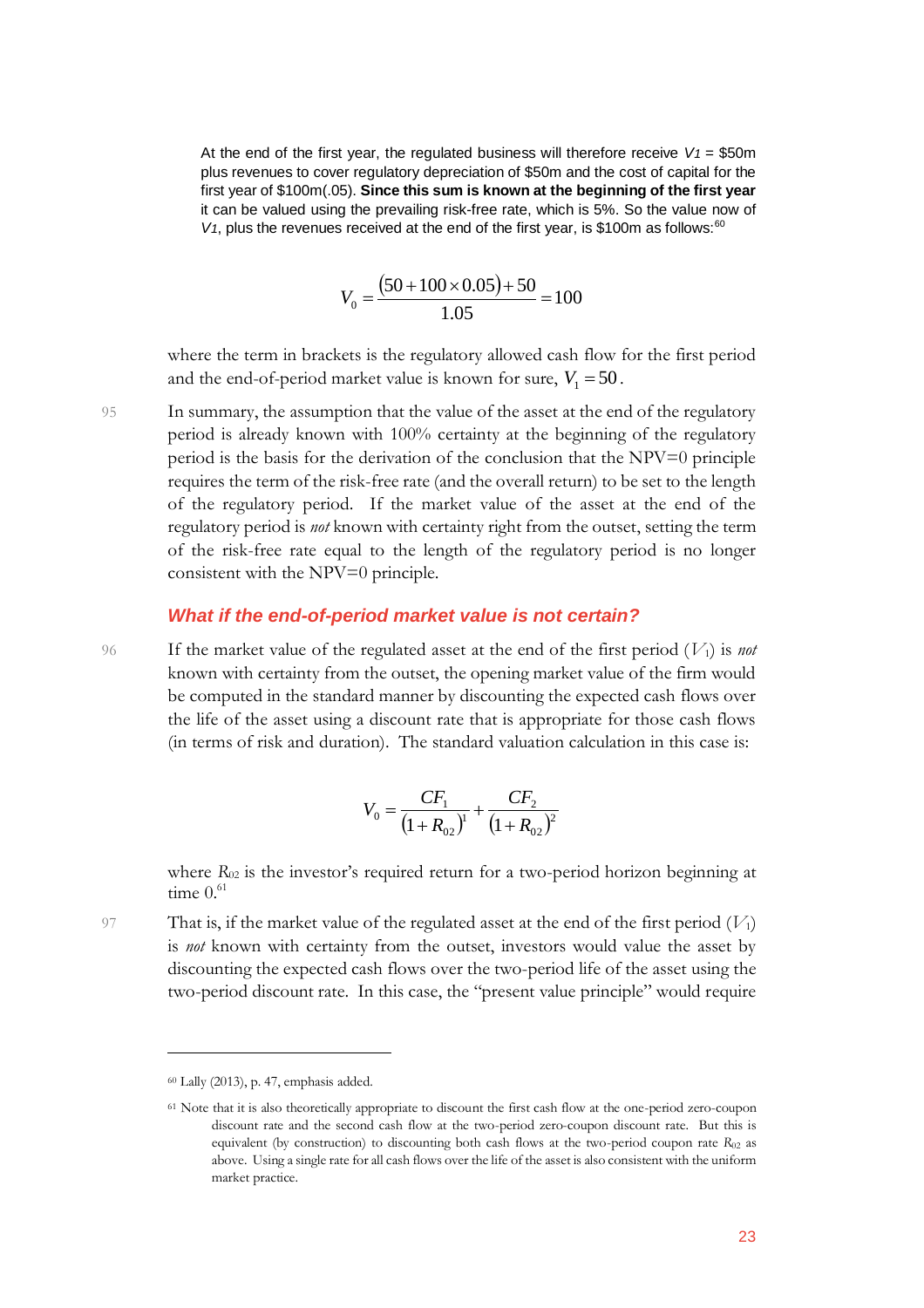the regulator to set allowed returns based on the two-period rate, not the (usually lower) one-period rate.

#### *There is a difference between the horizon of uncertain cash flows and the quantum of risk*

- 98 As set out above, Lally (2015) accepts that the end-of-period asset value is not known with certainty and states that the derivations in his reports for the QCA had made that assumption to simplify the analysis. He now suggests that this uncertainty is accommodated in the risk premium that is added to the risk-free rate.<sup>62</sup>
- 99 However, there are two quite separate issues:
	- a. The *horizon* of the cash flows, which is determined by the time over which the future cash flows are uncertain; and
	- b. The *risk* of the cash flows, which is determined by the extent to which those cash flows are uncertain.
- 100 That is, there is the horizon over which cash flows are uncertain and then there is the quantum of that uncertainty. For regulated assets there are long-term uncertain cash flows and that is what determines the horizon of the risk-free rate.
- 101 The quantum of that uncertainty determines the amount of risk premium to be added. The adding of a premium for risk has no bearing on the horizon over which there are uncertain cash flows.
- 102 There are two ways to highlight the difference between the time over which cash flows are uncertain or risky and the quantum of that uncertainty or risk:
	- a. If it is correct to "cut off" a series of long-run risky cash flows on the basis that the uncertainty after (say) year 4 is all picked up in the beta, that approach could be applied to *any* series of long-run risky cash flows – on the basis that the beta somehow makes up for the fact that the wrong risk-free rate has been used. But such an approach is never used because there is no way of knowing whether or not a particular adjustment to the beta is sufficient to offset the use of a risk-free rate that does not match the horizon of the risky cash flows; and
	- b. The QCA's process for estimating beta is independent of its choice of the term of the risk-free rate – if the QCA adopted a 10-year or a 1-year risk-free rate, there would be no change to its beta estimate. Consequently it cannot be the case that the beta somehow makes up for the fact that the wrong risk-free rate has

<sup>62</sup> Lally (2015), p. 7.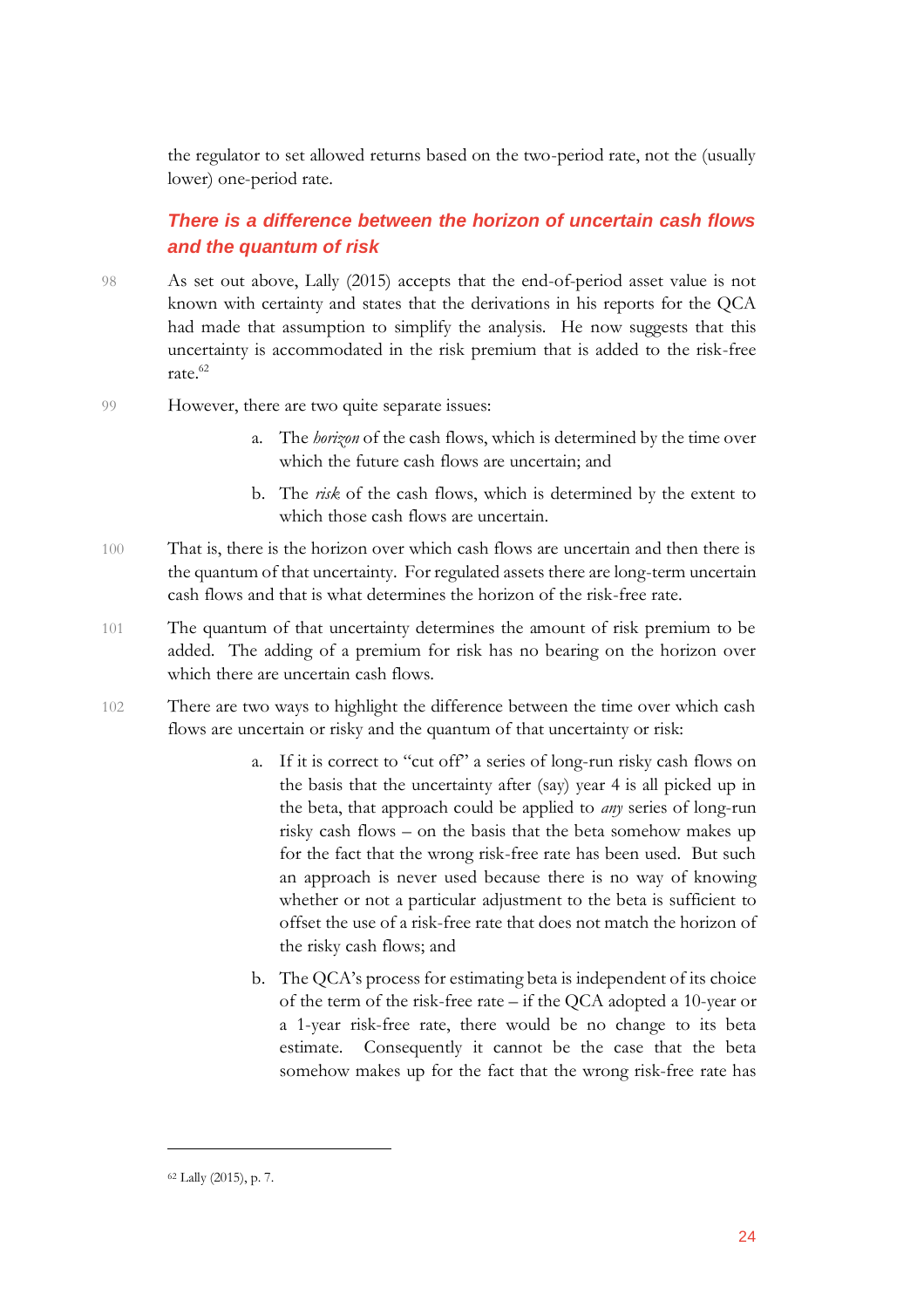been used (i.e., a shorter-term risk-free rate has been applied to cash flows that are uncertain and risky over the long-term).

#### *Conclusion*

- 103 For the reasons set out above, our view is that:
	- a. The market value of the regulated asset at the end of the regulatory period is not certain right from the beginning of the regulatory period. Thus, the present value of the regulated asset cannot be derived from known cash flows and market values over the regulatory period, but will require information about the expected (uncertain) cash flows from beyond the end of the current regulatory period. Because the derivation of the current value of the regulated asset requires information from beyond the current regulatory period, it will be inconsistent to use a risk-free rate that is restricted to the current regulatory period;
	- b. Consequently, setting the term of the risk-free rate equal to the term of the regulatory period will *not* be consistent with the NPV=0 principle;
	- c. Adjusted beta estimates cannot correct for the use of the wrong risk-free rate; and
	- d. A long-term risk-free rate should be used, which is consistent with the long-term (uncertain) cash flows that determine the value of the asset.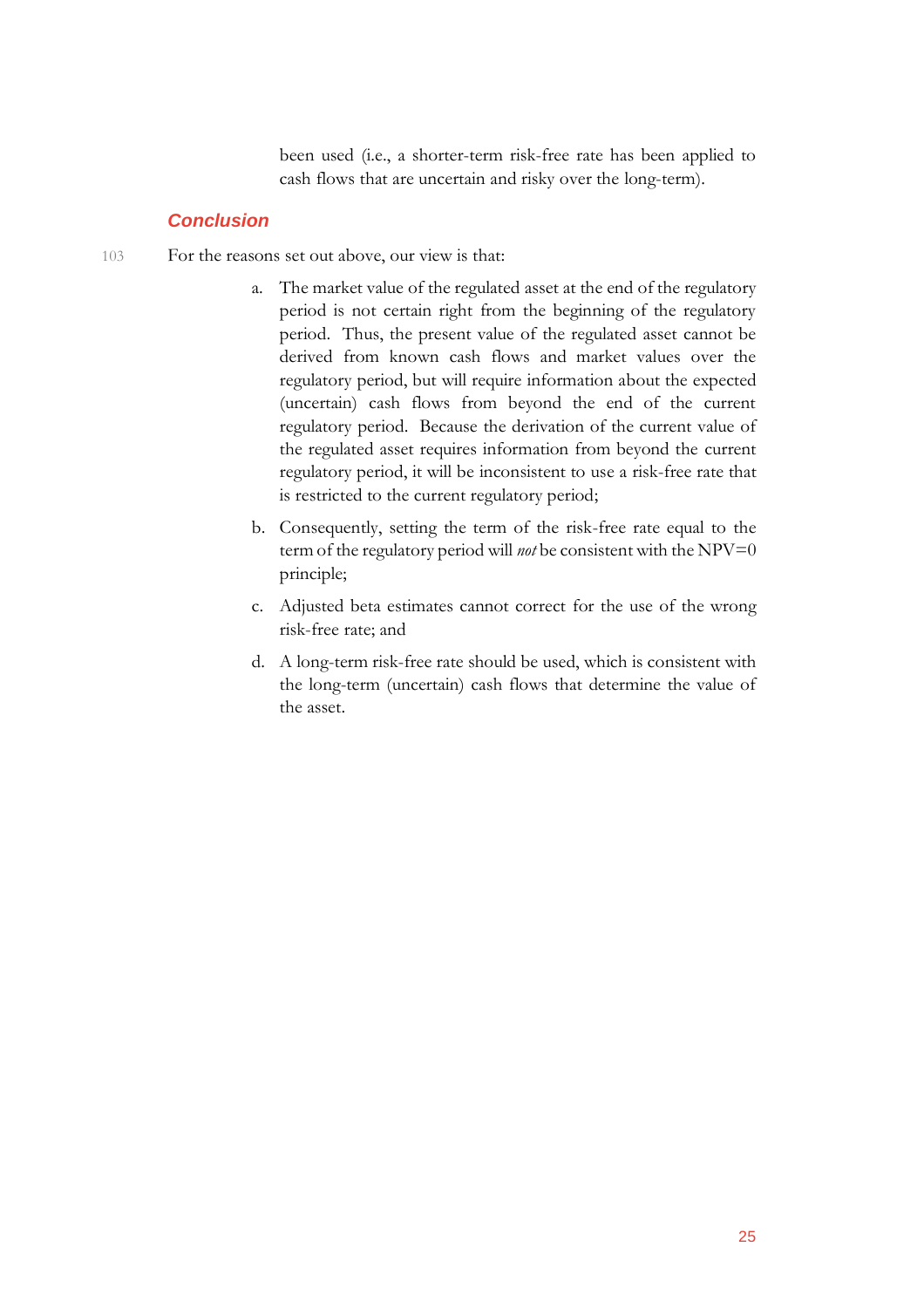## <span id="page-26-0"></span>**4 Consistency between the risk-free rate and the market risk premium**

#### <span id="page-26-1"></span>**4.1 The current practice of the QCA**

104 In the CAPM, the market risk premium represents the extent to which the expected return on the market portfolio exceeds the risk-free rate:

$$
r_e = r_f + \beta (r_m - r_f)
$$

- 105 The QCA has adopted an estimate of the market risk premium of 6.5% in its Market Parameters Decision and in every subsequent decision. This estimate is formed on the basis of historical market returns, figures reported in survey evidence and independent expert reports, an estimate formed from applying the dividend discount model to analyst dividend expectations, and other market-based information.<sup>63</sup>
- 106 The QCA makes it clear that its analysis of the market risk premium is made with reference to the yield on 10-year bonds.<sup>64</sup> But when setting the allowed return on equity for Aurizon Network, the QCA uses a four-year risk-free rate in the CAPM equation. The two different risk-free rates are then inserted in different places in the same CAPM equation:

$$
r_e = r_{f, 4-year} + \beta (r_m - r_{f, 10-year})
$$

107 To the extent that the 4-year risk-free rate is below the 10-year risk-free rate at the time of a regulatory determination, the regulated firm will be undercompensated. This is made most obvious when considering a regulated firm with a beta of 1. The CAPM implies that for such firms the required return on equity is equal to the required return on the market portfolio, by definition, so that:

$$
r_e = r_m
$$

108 However, the inconsistent use of two different risk-free rates in the same equation would result in the allowed return being set as:

$$
r_e = r_m - (r_{f,10-year} - r_{f,4-year})
$$

<sup>63</sup> QCA, 2014, Market Parameters Decision, Sub-section 4.3.4, p. 23, Paragraph 3.

<sup>64</sup> QCA, 2014, Market Parameters Decision, Sub-section 4.3.1, p. 20, Footnote 18; and Appendix C, p. 52, Paragraph 4.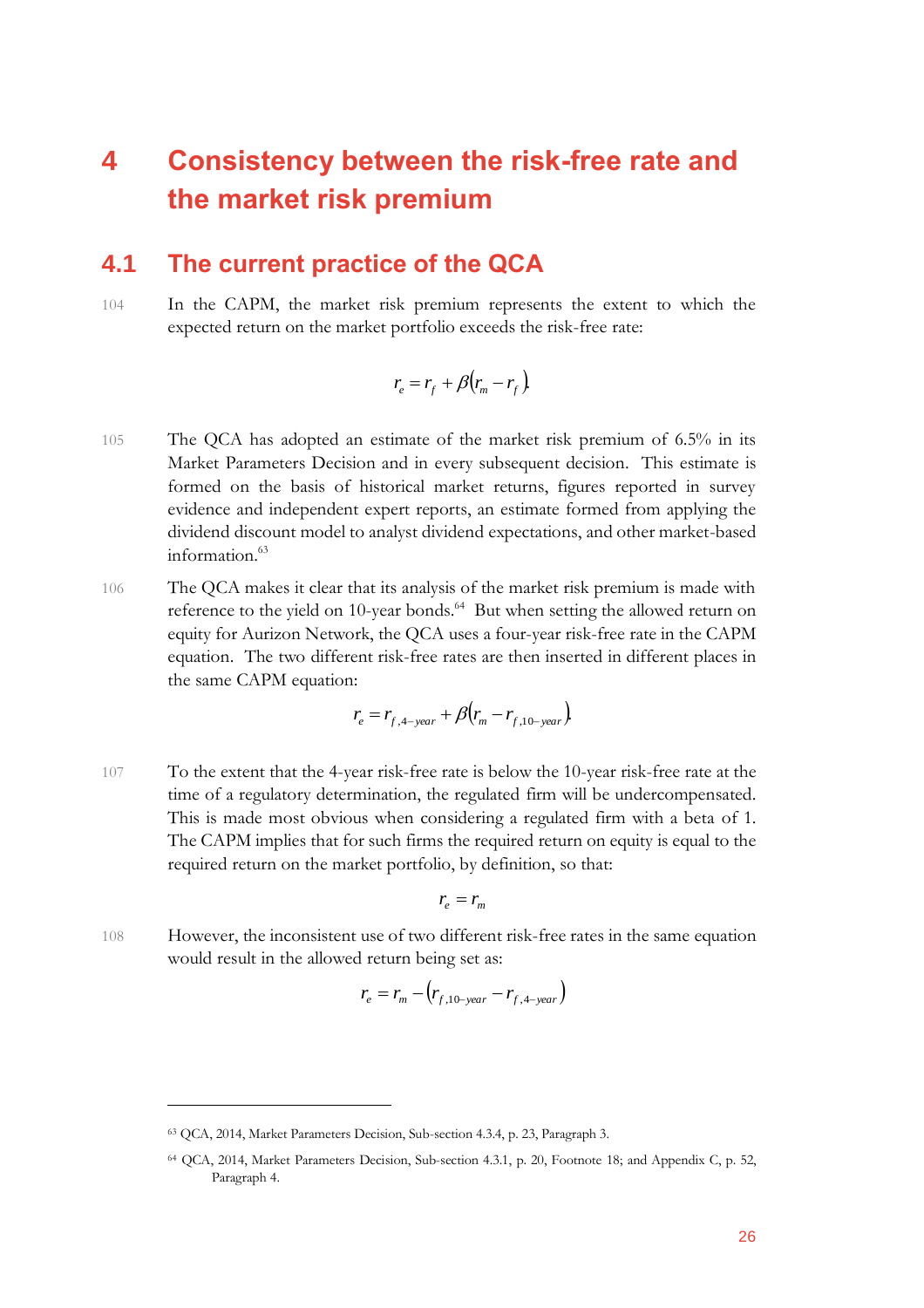which results in a firm of average risk receiving less compensation than the CAPM benchmark for a firm of average risk – in the case where the 10-year rate is above the 4-year rate, as it currently is.

#### <span id="page-27-0"></span>**4.2 GasNet inconsistency**

109 In explaining its reasons for adopting a 10-year term for the risk-free rate, the AER recently had regard to the *GasNet* decision of the Australian Competition Tribunal:

> The Australian Competition Tribunal (the Tribunal) decided in its 2003 GasNet decision that 10 years is the appropriate term of the risk free rate in the CAPM. The Tribunal came to this view on the basis of two reasons:

- as the MRP was estimated using a 10 year risk free rate, consistency demands that a 10 year risk free rate be used in the CAPM, and
- it is a convention of economists and regulators to use a relatively long-term risk free rate where the life of the assets is relatively long.<sup>65</sup>
- 110 In its GasNet decision, the Tribunal stated that:

The position of the ACCC was that it was required to make an evaluative judgment for the purposes of s 8.30 as to what the appropriate Rate of Return should be. Its position was that although consistency was desirable, best estimates have to be used when perfect information is not available, and that at various stages of the CAPM, approximations and estimates are required. The ACCC contends that such a use of estimates and approximations does not invalidate the use of the CAPM. While it is no doubt true that the CAPM permits some flexibility in the choice of the inputs required by the model, it nevertheless requires that one remain true to the mathematical logic underlying the CAPM formula. In the present case, **that requires a consistent use of the value of** *r<sup>f</sup>* **in both parts of the CAPM equation where it occurs** so that the choice was either a five year bond rate or a ten year bond rate in both situations.<sup>66</sup>

111 The Tribunal went on to conclude that:

 $\overline{a}$ 

The ACCC erred in concluding that it was open to it to apply the CAPM in other than the conventional way to produce an outcome which it believed better achieved the objectives of s 8.1. In truth and reality, **the use of different values for a risk free rate in the working out of a Rate of Return by the CAPM formula is neither true to the formula nor a conventional use of the CAPM**. It is the use of another model based on the CAPM with adjustments made on a pragmatic basis to achieve an outcome which reflects an attempt to modify the model to one which operates by reference to the regulatory period of five years. The CAPM is not a model which is intended to operate in this way. **The timescales are dictated by the relevant underlying facts in each case and for present purposes those include the life of the assets and the term of the investment**. 67

27

<sup>65</sup> AER, 2013, Rate of Return Guideline Explanatory Statement, p. 48.

<sup>66</sup> ACT, Application by GasNet Australia (operations) Pty Ltd, [2003] ACompT 6, Paragraph 46, emphasis added.

<sup>67</sup> ACT, Application by GasNet Australia (operations) Pty Ltd, [2003] ACompT 6, Paragraph 46, emphasis added.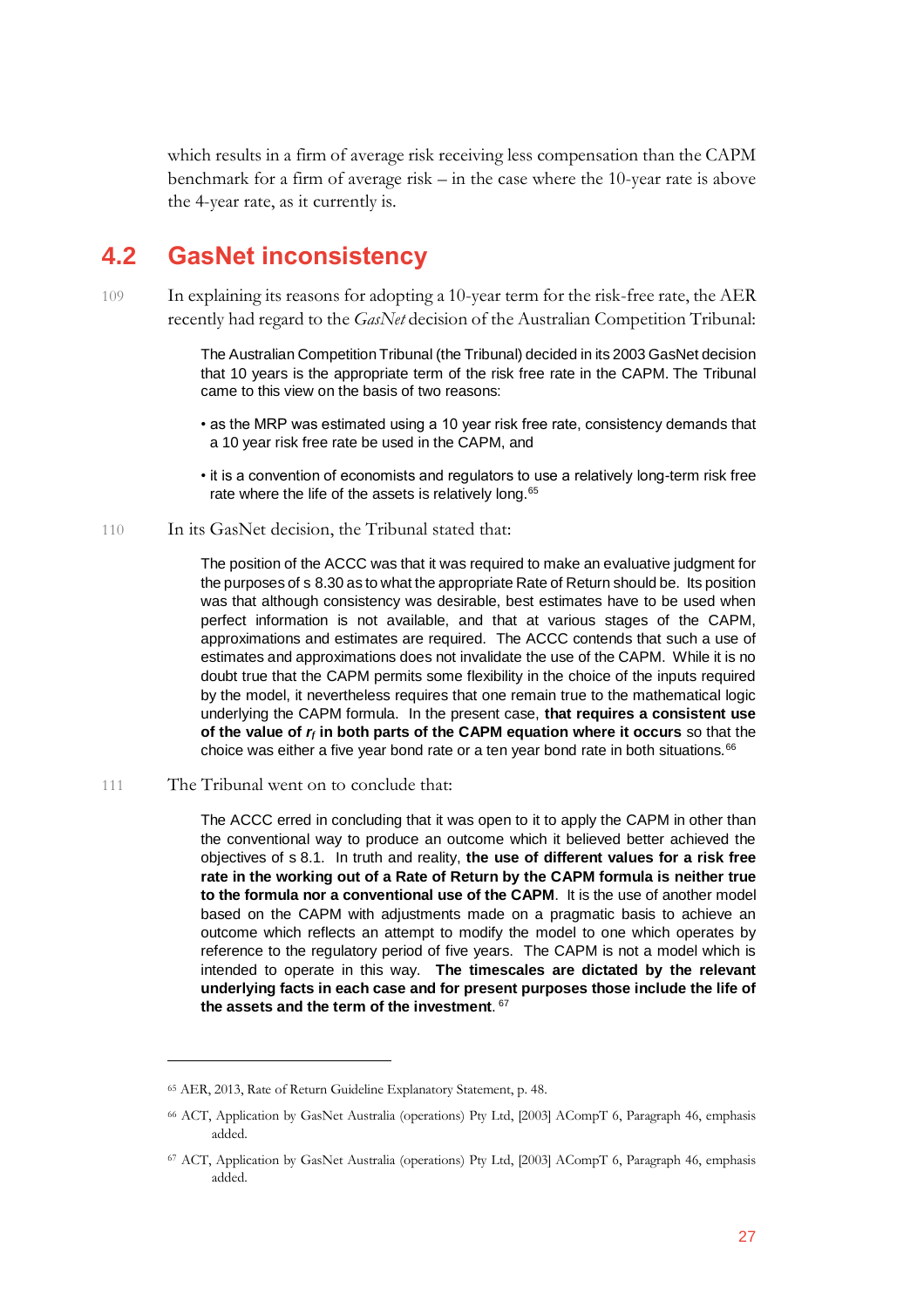112 In summary, the practice of using the 10-year yield to estimate the risk-free rate in one part of the CAPM formula, and the 4-year yield to estimate the risk-free rate in another part of the same CAPM formula is inconsistent with the Tribunal's *GasNet* ruling.

### <span id="page-28-0"></span>**4.3 Internal inconsistency**

113 In response to submissions that this represents an inconsistency, the QCA has reached the following conclusion:

> [T]he QCA has considered the arguments presented for applying a five‐year rate for consistency with the first term in the CAPM and re‐estimated the market risk premium using a five‐year rate. The results of this analysis reinforce the QCA's conclusion that a market risk premium of 6.5% is reasonable.<sup>68</sup>

- 114 This implies that the QCA considers that the average difference between the tenyear and four-year risk-free rates is within the rounding margin that the QCA applies when setting the allowed MRP. However, there are two further issues to consider in relation to this conclusion:
	- a. There is no need to have any inaccuracy or any inconsistency at all. If the MRP is estimated with reference to the 10-year government bond yield, the 10-year government bond yield would simply be used throughout the CAPM equation; and
	- b. Even if the difference between the regulatory-term and 10-year government bond yields are small *on average*, they can be very large at the time of a particular determination. For example, during 2017 the difference between the yield on 4-year (the term of Aurizon Network's regulatory period) and 10-year government bonds has varied in the range of 50 to 70 basis points as illustrated in Figure 1 below.

<sup>68</sup> QCA, 2014, Market Parameters Decision, p. 52.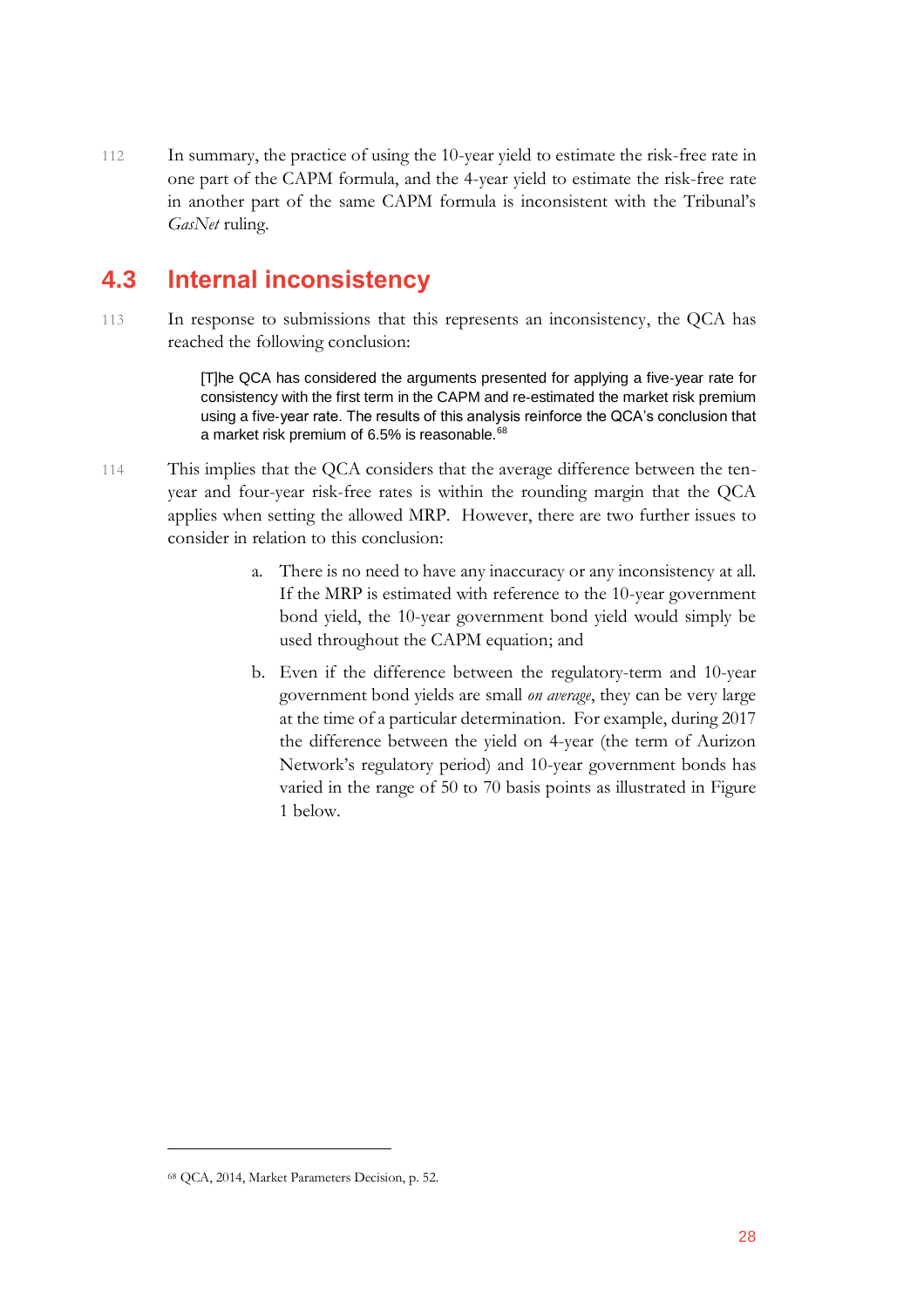

Figure 1: Spread between 10-year and 4-year government bond yields during 2017

115 Figure 1 shows that, during the course of 2017, the 10-year government bond yield has exceeded the 4-year government bond yield by 50 to 70 basis points. As set out above, internally-consistent application of the CAPM requires that the same risk-free rate must be used in both places in the CAPM formula. Thus, where the MRP is estimated relative to the 10-year rate, the 10-year rate must be used elsewhere in the formula. The inconsistent use of a 4-year rate, rather than the consistent use of a 10-year rate, would result in a material mis-estimation in the order of 50-70 basis points in the current market conditions.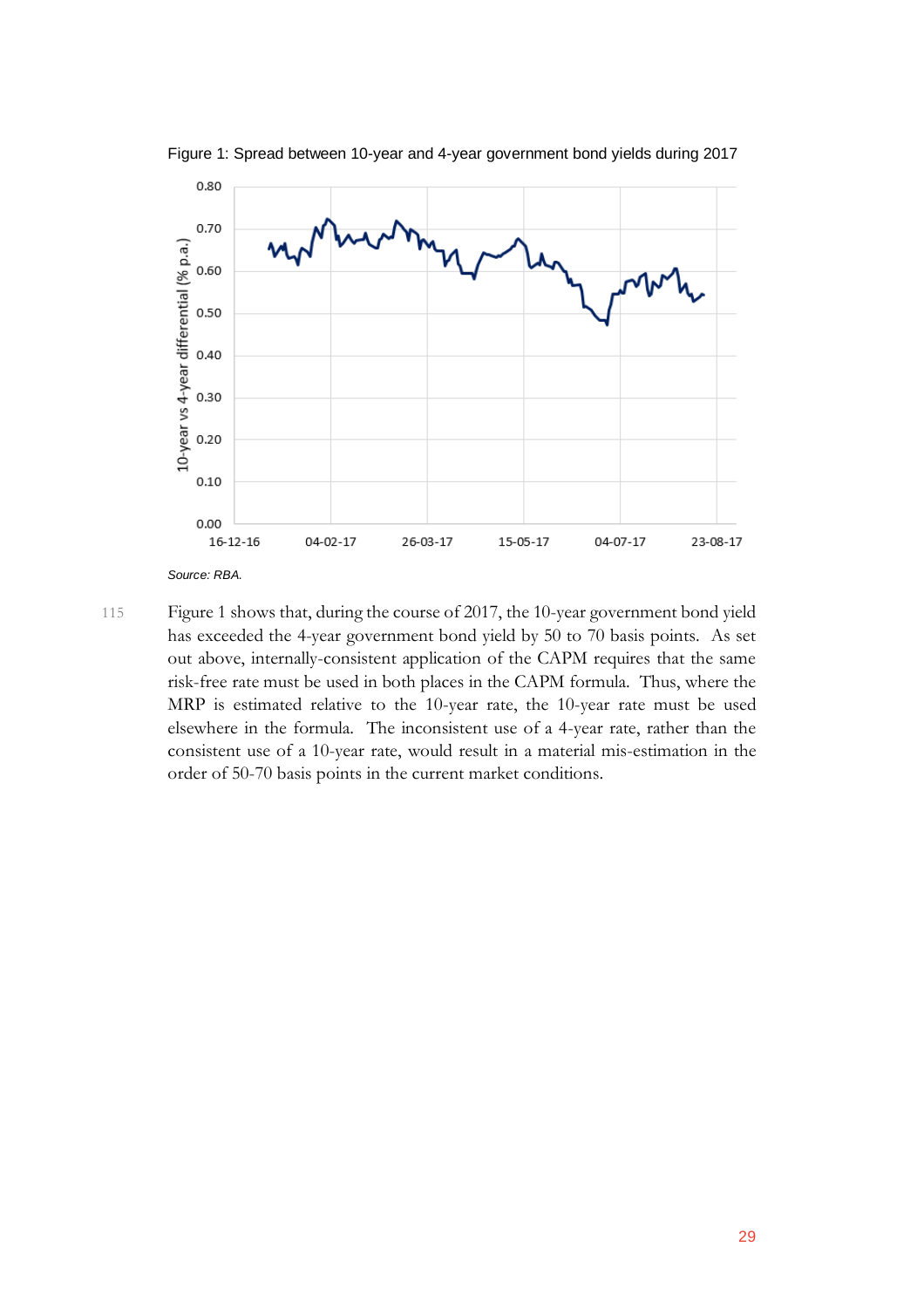## <span id="page-30-0"></span>**5 Consistency with regulatory practice**

### <span id="page-30-1"></span>**5.1 Leading regulatory practice is to adopt a 10-year term**

- 116 The current Australian regulatory practice is to use a ten-year term to maturity when estimating the risk-free rate. This practice is consistent with the view that infrastructure investments, including those subject to regulation, are long-lived investments with a long period over which cash flows are uncertain. It is also consistent with the view that regulated infrastructure investments must compete for equity capital with similar unregulated investments, for which the required return undoubtedly begins with a 10-year risk-free rate.
- 117 For example, in its 2013 Rate of Return Guideline, the AER concluded that:

On balance, we are more persuaded by the arguments for a 10 year term, than the arguments for a five year term.<sup>69</sup>

- 118 The AER also notes that the Australian Competition Tribunal advocates the use of a 10-year term, as set out above.
- 119 IPART, which had previously adopted a 5-year term to maturity, announced in 2013 that it would henceforth adopt a 10-year term:

We agree with stakeholder views that increasing the TTM [term to maturity] from 5 years to 10 years for all industries is more consistent with our objective for setting a WACC that reflects the efficient financing costs of a benchmark entity operating in a competitive market.<sup>70</sup>

120 The ESC,<sup>71</sup> ESCoSA<sup>72</sup> and the ICRC and ACT Industry Panel<sup>73</sup> also use a 10-year risk-free rate.

### <span id="page-30-2"></span>**5.2 Regulatory practice is to adopt a 10-year term because the end-of-period market value of the asset is not guaranteed**

121 As set out above, the AER has rejected the QCA approach of setting the term of the risk-free rate equal to the term of the regulatory period. The AER recognised that aligning the term of the risk-free rate to the term of the regulatory period is

l

<sup>69</sup> AER, 2013, Rate of Return Guideline Explanatory Statement, p. 34.

<sup>70</sup> IPART, 2013, Review of WACC Methodology, December, p. 12.

<sup>71</sup> ESC, 2016, Melbourne Water Price Review 2016 Final Decision, June.

<sup>72</sup> ESCoSA, 2016, SA Water Regulatory Determination 2016 Final Determination, June.

<sup>73</sup> ACT Industry Panel, 2014, Review of the ICRC 2013 Price Direction, December.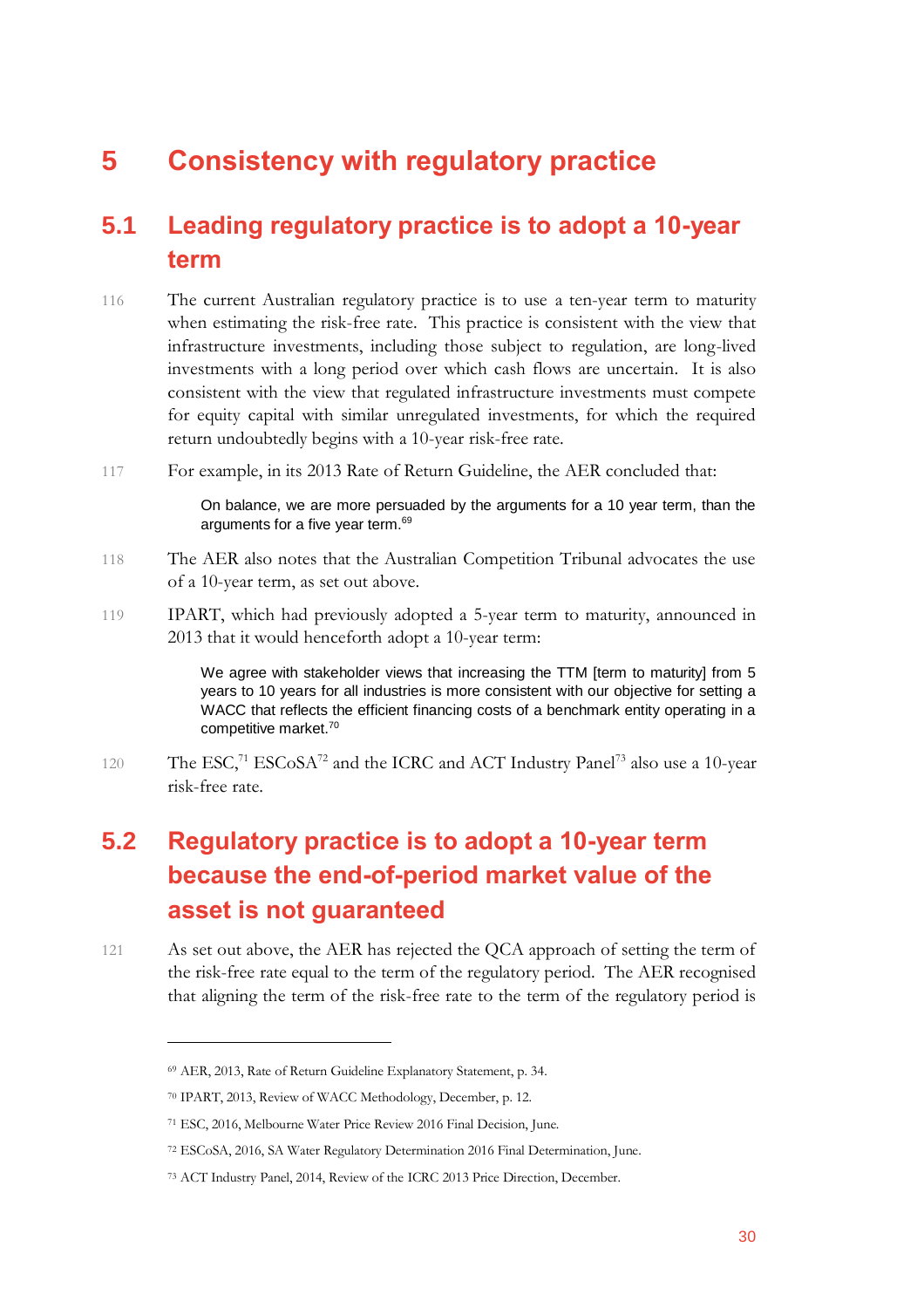only justified in the case where the end-of-period market value of the asset is known with certainty from the outset:

In Lally (2012), the argument for a five year term relies on the 'present value principle'—the principle that the net present value (NPV) of cash flows should equal the purchase price of the investment.

Lally stated that the present value principle is approximately satisfied only if the term of equity matches the regulatory control period. Lally illustrated this point using a numerical example in which there is no risk, so the return on equity equals the risk free rate. The example sets allowed revenues at the beginning of the regulatory control period using the yield to maturity on a five year risk free bond. Lally showed that in this example, the 'present value principle' is approximately satisfied: the NPV of the cash flows is approximately equal to the book value of the assets.

The reason why the principle is satisfied is that the structure of the bond payments and the structure of the regulatory payments are similar…The core intuition behind the argument for a five year term is that the cash flows from the building block model have a similar structure to the cash flows from a five year bond. Put simply, the argument is that an equity investment in a regulated business is—at least in respect of its term like an investment in a five year bond.

The central issue in the debate about the term of equity, therefore, is the extent to which the cash flows from an equity investment in a regulated business are like the cash flows from a five year bond.<sup>74</sup>

122 However, the AER went on to note that the cash flows from an equity investment in a regulated business are *not* like the cash flows from a five year bond in a very important respect – whereas a bondholder receives a known payment at maturity, the infrastructure equity owner does not. Rather, infrastructure equity (like all equity) is risky and the value of shares five years into the future cannot possibly be known with certainty. Using the same Lally derivation on which the QCA now relies, the AER notes that this necessary precondition does not hold in practice, but only under certain theoretical assumptions:

> In Lally's calculation above, the cash flow in each year is the allowed revenue net of opex and capex, except in the final year, where the closing value of the regulatory asset base (RAB) is included in the cash flow. That is, the assumption is that the investor receives a cash payment equal to the RAB in the final year of the regulatory control period. While under certain assumptions, the market value of equity is equal to the residual value of the RAB, these assumptions may not hold in reality.<sup>75</sup>

- 123 The AER then cited a report by Incenta (2013) which explains that:
	- a. The argument that the term of the risk-free rate should be set equal to the length of the regulatory period relies on the end-ofregulatory-period market value of the asset being known with certainty from the outset; and

<sup>74</sup> AER, 2013, Draft Rate of Return Guideline Explanatory Statement, p. 183.

<sup>75</sup> AER, 2013, Draft Rate of Return Guideline Explanatory Statement, p. 183.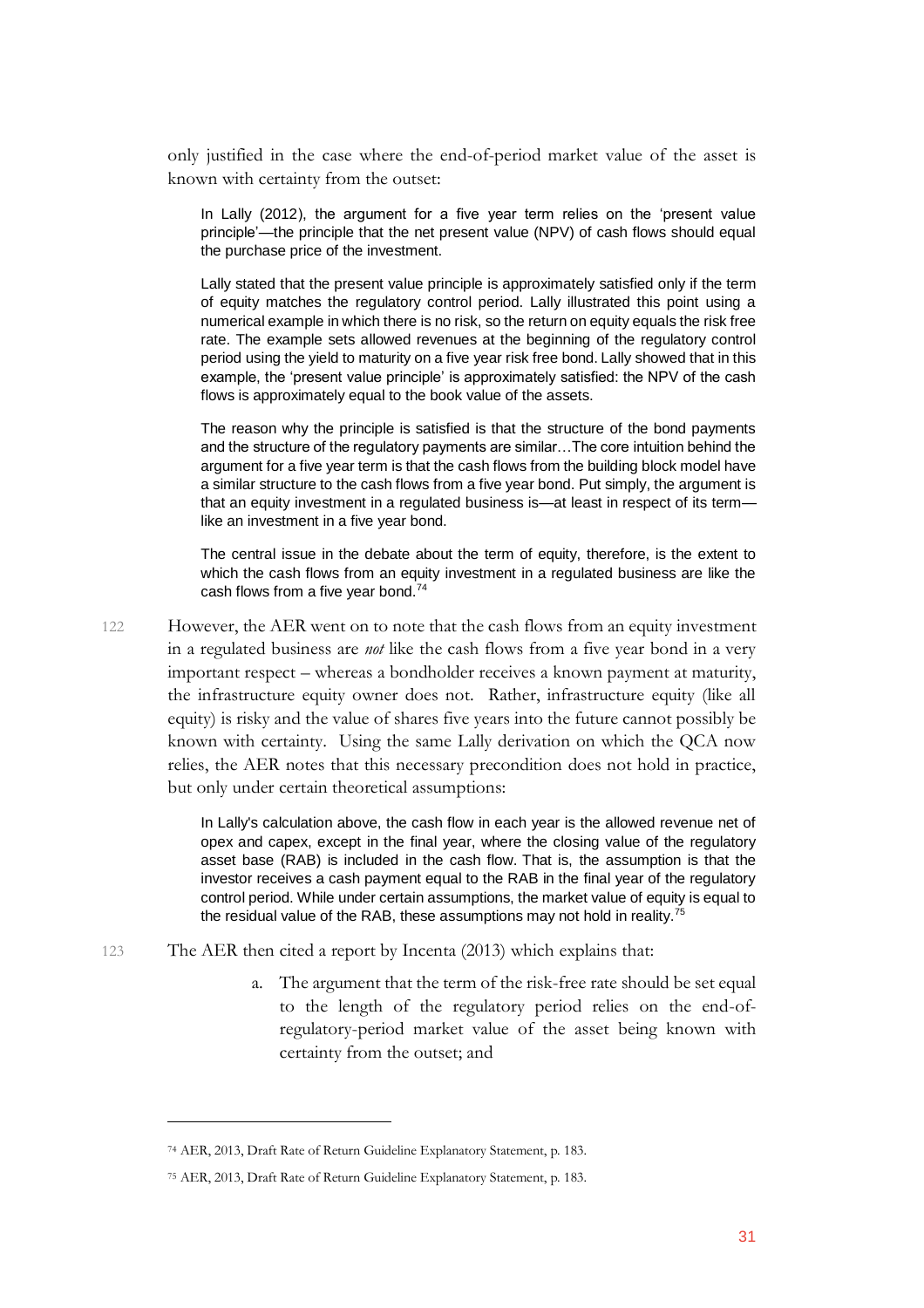b. Since this necessary precondition does not hold, the term of the risk-free rate should *not* be set to the length of the regulatory period:

…investors are unlikely to evaluate regulated assets with reference to a 5 year bond because – unlike the case of the bond – the residual value at the end of each 5 year period is inherently risky. This is because the residual value is not returned in cash, but rather comprises a 'value' whose recovery remains at risk from future regulatory decisions and changes in the market (both technological changes and changes to customer preferences).<sup>76</sup>

124 The AER also noted that the same point has been made by Officer and Bishop (2008):

> Officer and Bishop said that the argument for a five year term would be correct only if after five years, in the event that 'they [the owners of the regulated business] choose to walk away from the asset, they would be fully compensated'. Officer and Bishop propose, however, that the owners are not, in reality, guaranteed of such compensation—the problem is that there is no guarantee that the secondary market will deliver a price equal to the value of the equity component of the RAB.<sup>77</sup>

125 The AER concluded that the term of the risk-free rate should be set to 10 years and not to the length of the regulatory period.

### <span id="page-32-0"></span>**5.3 Other issues raised by Incenta**

126 In concluding that the term of the risk-free rate should be set to 10 years, the AER also cited two other points raised by Incenta. Incenta provided evidence (consistent with that set out above) that the commercial practice is to set the term of the risk-free rate to 10 years:

> First, Incenta presented the results of a survey of market practitioners which asks them whether they use a 10 year or a five year rate for valuing regulated equity. In this survey, 12 practitioners and two independent experts were asked specifically about 'the term of the risk free rate in a CAPM valuation of regulated infrastructure assets with a five year regulatory cycle'. All of those surveyed stated they used a 10 year rate.<sup>78</sup>

127 Incenta also advised that if the term of the risk-free rate was set to less than 10 years, the MRP would need to be re-estimated on a consistent basis:

> Second, Incenta observed that a move to a five year term for equity would have implications for our estimates of the MRP. For example, the evidence relating to historical estimates of the MRP have been calculated using a 10 year risk free rate. If we were to move to a five year term, this historical average may need to be recalculated (or approximated) using a five year risk free rate. The data we currently use to calculate historical averages of the MRP covers a significantly longer period

 $\overline{a}$ 

32

<sup>76</sup> AER, 2013, Draft Rate of Return Guideline Explanatory Statement, p. 183.

<sup>77</sup> AER,2013, Draft Rate of Return Guideline Explanatory Statement, p. 183.

<sup>78</sup> AER,2013, Draft Rate of Return Guideline Explanatory Statement, p. 184.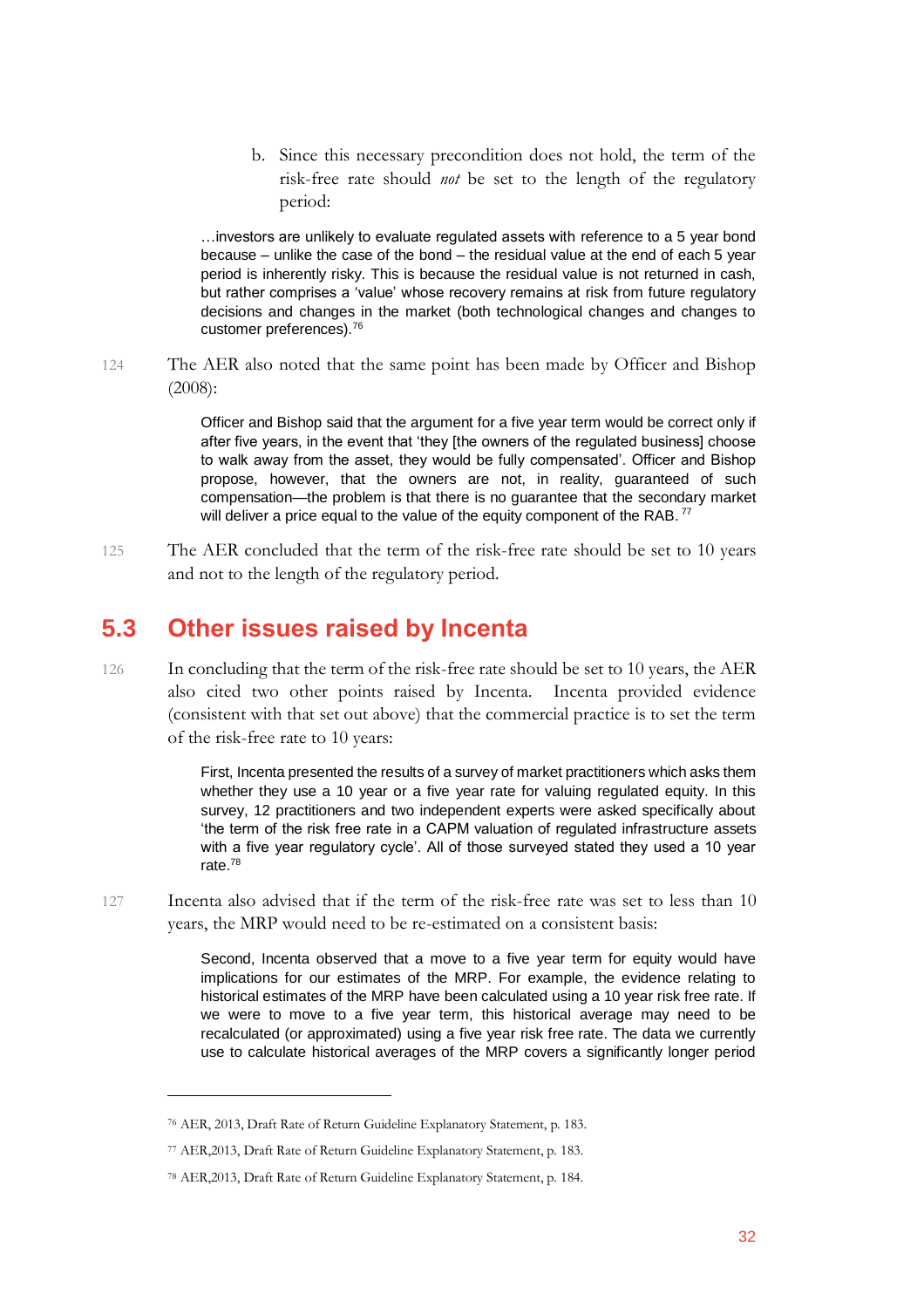than the data available for the five year risk free rate (which only extends back to the 1970s). <sup>79</sup>

128 The AER concluded that these:

...additional considerations support not adopting a five year term.<sup>80</sup>

129 The AER then confirmed that it will maintain its use of a 10 year term.

### <span id="page-33-0"></span>**5.4 Conclusions in relation to regulatory practice**

130 We conclude that the dominant regulatory approach in Australia is to set the term of the risk-free rate equal to 10 years.

<sup>79</sup> AER,2013, Draft Rate of Return Guideline Explanatory Statement, p. 184.

<sup>80</sup> AER, 2013, Draft Rate of Return Guideline Explanatory Statement, p. 184.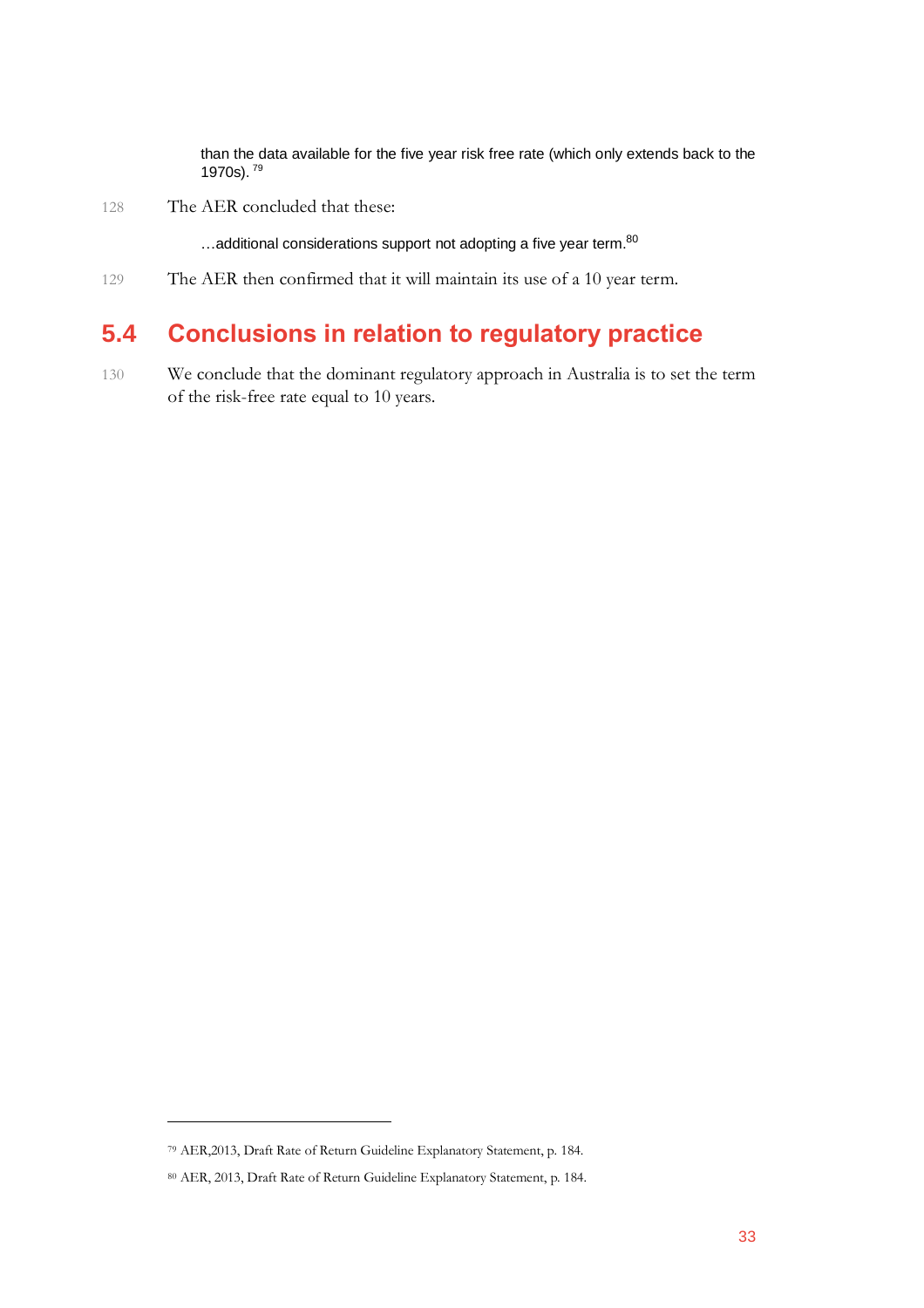#### Disclaimer

Frontier Economics Pty Ltd in Australia is a member of the Frontier Economics network, and consists of companies based in Australia (Melbourne, Sydney & Brisbane) and Singapore. Our sister company, Frontier Economics Ltd, operates in Europe (Brussels, Cologne, Dublin, London & Madrid). The companies are independently owned, and legal commitments entered into by any one company do not impose any obligations on other companies in the network. All views expressed in this document are the views of Frontier Economics Pty Ltd.

None of Frontier Economics Pty Ltd (including the directors and employees) make any representation or warranty as to the accuracy or completeness of this report. Nor shall they have any liability (whether arising from negligence or otherwise) for any representations (express or implied) or information contained in, or for any omissions from, the report or any written or oral communications transmitted in the course of the project.